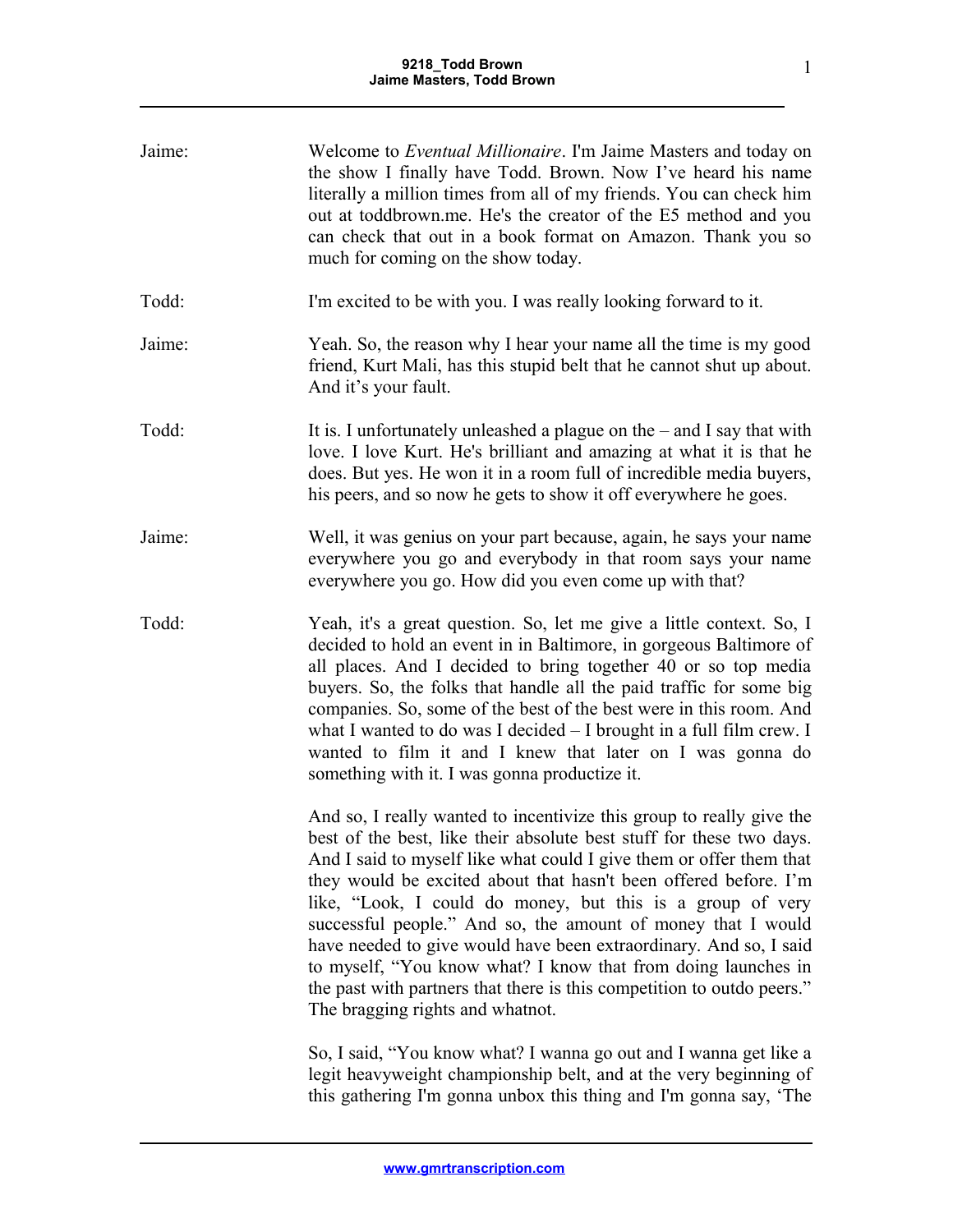person who shares the best information is gonna walk away crowned as the media buying master.'" And I think that's what it was on there. And so, it was funny because  $-1$  gotta tell you this very quickly.

So, we're at the top of this restaurant in Baltimore, and it's beautiful, it's the nicest view you can get a Baltimore, everybody is kind of chill, folks are kind of looking down at their computers and iPads as I'm talking and introducing. And I know that this is a room of smart people. And so, what it's gonna take to hold everybody's attention is gonna be quite significant. And so, I let them know I'm I want to incentivize you guys to share your best stuff. And, boom, I take out the box and I begin to proceed to introduce them to this belt.

The moment that this belt came out of the box the entire room, the feel, the vibe shifted to a point – they were enamored with this belt. And the belt is a few hundred bucks. It's not like this – but it just goes to show you that when you match the right incentive with the right audience what it can do. From that moment on it was like a cut-throat gathering of people that just wanted to outdo each other and so, it worked perfectly.

And in the end, we let the group vote on who they felt. So, it was it was voted on by peers. And of course, Kurt Mali, as he always does, he's incredible, he shares incredible information, he's brilliant at what he does. He walked away the victor and the marketing industry has never been the same since.

- Jaime: I used to do jujitsu with Kurt and so, when he was holding we love UFC and he's showing this belt and I'm like dude. Brilliant to have guys that are, no offense, more geeky. Media buyers are a little more on the geeky side. To be able to get a belt is just freaking brilliant. So, I'm assuming you take this amazing genius ideas to all of the other marketing that you do. So, tell me more about the E5 method and how you sort of work through stuff.
- Todd: I will. Let me say this. To wrap up that, to put a bow on that at some point, I have to in a future episode – I will come back and tell you the message that I got from Kurt. I think maybe weeks later, if that, when somebody stole the belt.
- Jaime: Oh, yeah. Oh, I was there. Yeah.
- Todd: So, I replaced it for Kurt and whatnot. But right? And so, there's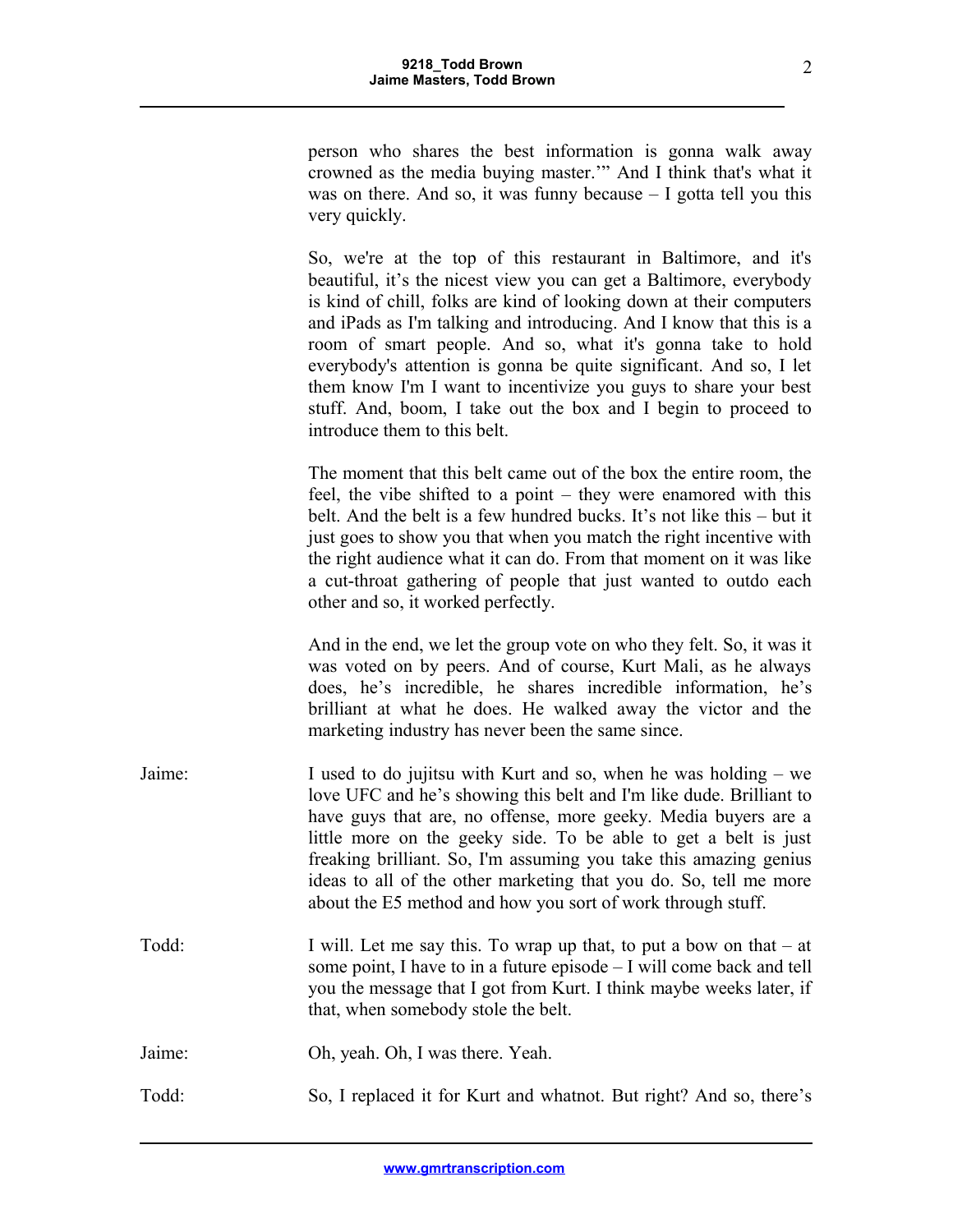|        | been a reward out for the original belt for some time.                                                                                                                                                                                                                                                                                                                                                                                                                                                                                                                                                                                                                   |
|--------|--------------------------------------------------------------------------------------------------------------------------------------------------------------------------------------------------------------------------------------------------------------------------------------------------------------------------------------------------------------------------------------------------------------------------------------------------------------------------------------------------------------------------------------------------------------------------------------------------------------------------------------------------------------------------|
| Jaime: | Next time on <i>Eventual</i> – yes, we're totally gonna talk about that<br>next time.                                                                                                                                                                                                                                                                                                                                                                                                                                                                                                                                                                                    |
| Todd:  | Next time. Next time.                                                                                                                                                                                                                                                                                                                                                                                                                                                                                                                                                                                                                                                    |
| Jaime: | Well, that's the thing. You made it such a coveted thing, right?<br>That somebody even wanted to freaking steal it. You know what I<br>mean?                                                                                                                                                                                                                                                                                                                                                                                                                                                                                                                             |
| Todd:  | I guess. I really $-$ in all fairness, let me give credit where credit's<br>due. I think Kurt really did an amazing job of turning this into $-I$<br>knew they'd be excited. I had no idea what it would become after<br>that, and good for Kurt that he turned it into something<br>extraordinary as he deserves. And so, my gosh, where do you<br>wanna begin in terms of marketing? We can talk about a lot of<br>things. If you want I can start by sharing what I believe is the<br>single most valuable lesson that I've learned in the 20 years that<br>I've been doing this as it relates to marketing.                                                          |
| Jaime: | Well now I can't say no to that. So yes, do that.                                                                                                                                                                                                                                                                                                                                                                                                                                                                                                                                                                                                                        |
| Todd:  | So, I'll start with – there are actually two major things. I'll start<br>with one and then we'll shift over to the other. So, I'm very<br>fortunate. I live in South Florida and in South Florida there<br>happens to be a lot of really exceptional marketers and<br>copywriters, especially folks from the world of like Agora, which<br>is the \$1.5 billion newsletter publishing behemoth. And so, I got<br>the chance some years ago to come to meet and befriend Mark<br>Ford. Mark publishes many books under the pen name Michael<br>Masterson, or he used to, and Mark is really the guy who is really<br>what I would call the marketing genius behind Agora. |
|        | And so over time Mark and I became friendly. Today, I consider<br>him not only a mentor but a friend. And so, finally one night I<br>asked Mark, I said "Mark, what's the real secret behind how you<br>were able to take Agora from this $$10$ million entity to?" At the<br>time it was \$600 million, back then when I was talking to Mark.<br>"What did you do? What was the real secret like? Tell me now.<br>There's no one else here. Boil it down, give me the real scoop."                                                                                                                                                                                      |

And I was thinking that Mark was gonna say something like, "Deep pockets. We spend a lot on advertising. We've got huge email lists." And I'm sure all those things played a role, but that's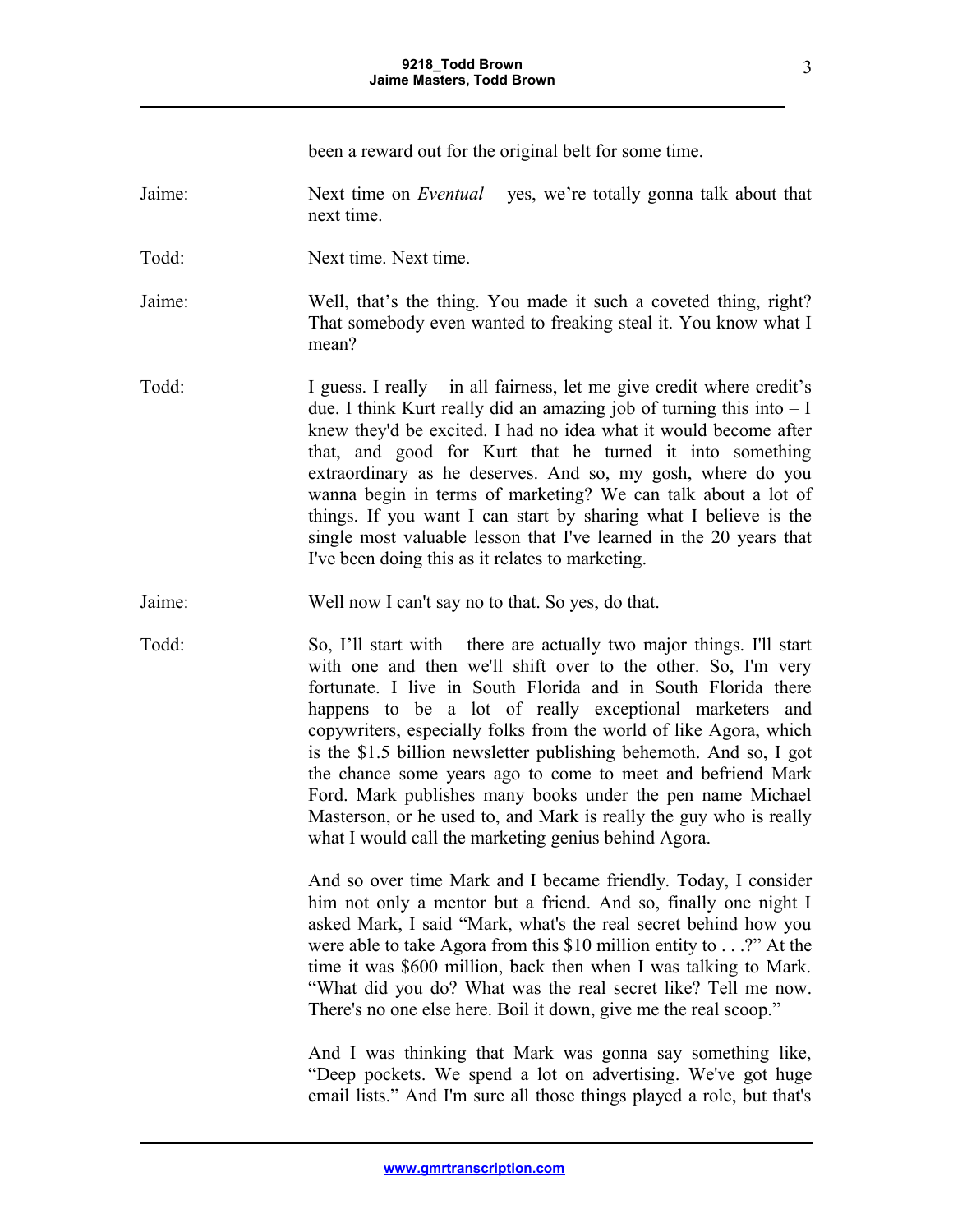not at all what Mark said to me. What Mark said to me – he looked at me and he said, "Todd, we realized early on that we are in the idea business. We're in the business of generating, disseminating interesting, compelling, sometimes contrarian ideas."

And what Mark was really saying, because that really sent me off on like a six-year journey to really understand – Mark introduced me to the to this concept called the big marketing idea. And what Mark was really saying was that behind every marketing campaign, behind every video sales letter, long form sales letter, behind really every blog post, essay, whatever piece of content that you put out, there is an idea. There's an underlying idea.

People oftentimes confuse the headline and the hulk, or the headline and the angle, or the headline and the theme. The idea. Hulk, angle, theme, idea – all really the same thing. Reality is just that the headline is just the words that we choose to use to express the underlying idea. And what Mark was saying was that the quality of the idea, the quality of your ideas behind your marketing campaigns ultimately determines the success of the campaigns. They ultimately determine the amount of attention that you get the amount of engagement that you get.

And so, Mark introduced me to this concept called the big marketing idea, and the big marketing idea is really an idea that is both intellectually interesting because it's new, it's unique, it's different, it's a fresh perspective, it's a story or angle that other people in the marketplace aren't telling, and it is emotionally compelling. It's emotionally compelling for two reasons, which also lead me into the other most valuable lesson that I learned.

It's emotionally compelling because there is a promise of result. Like there's a promise of the outcome. That's really at the foundation of all effective marketing is prospects need to see how their life is gonna be improved, how their problem or frustration that they're dealing with is gonna be eliminated. And so, it's emotionally compelling because there is a promise of change and that promise of change is backed by or powered by what we call a unique mechanism, a different way a delivering the result.

So, before we go on to that, let me go back for one second and say – so, what Mark was really trying to teach me and what took me a long time to really fully understand, learn, and then deploy is that you want to, you need to take time to develop ideas behind your marketing messages, behind your marketing campaigns, that are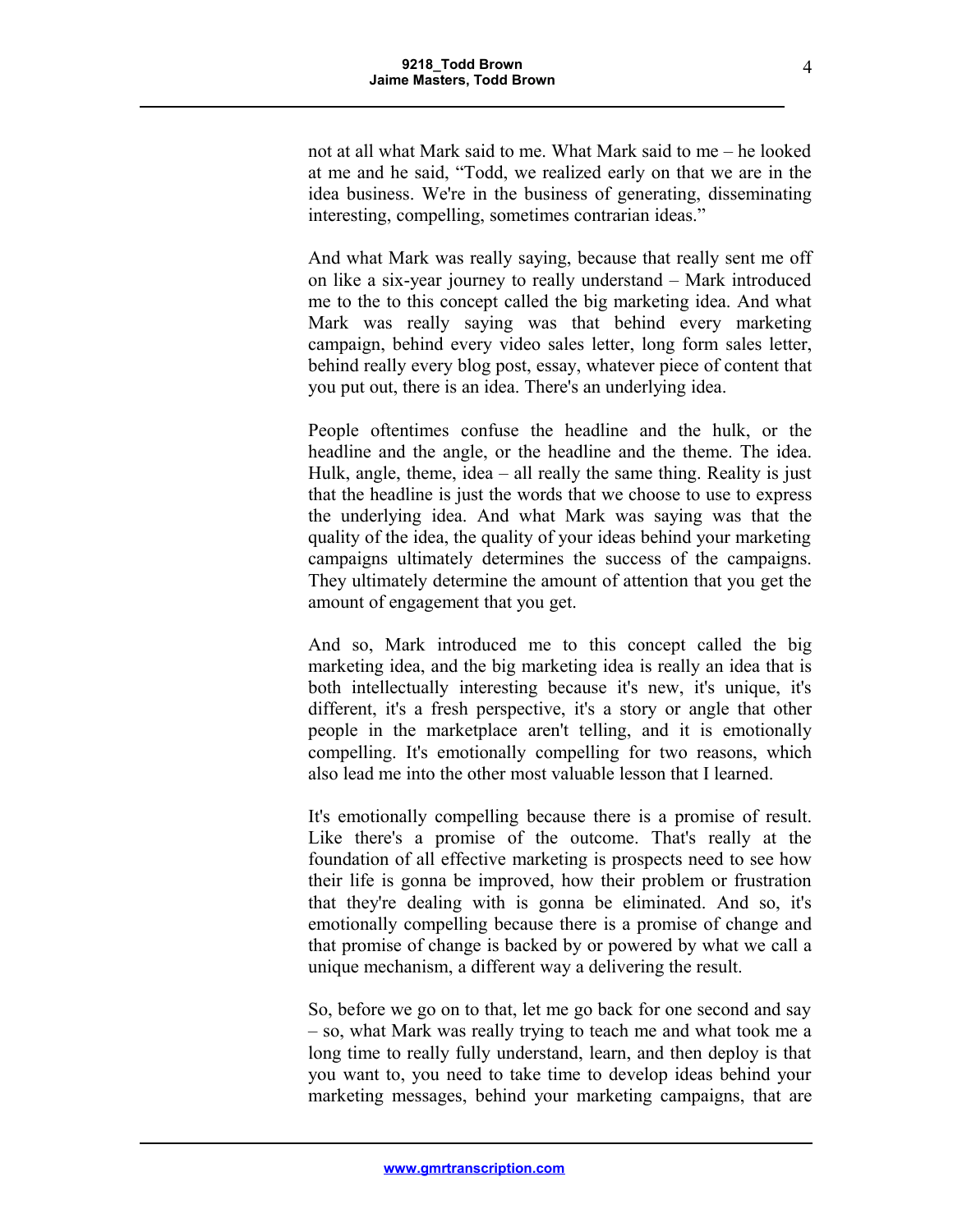both intellectually interesting to prospects, where prospects feel like they've just stumbled on something newsworthy, where it gives prospects the feeling of discovery.

I've just stumbled on something that nobody else has shared with me, I haven't heard before. I'm interested in in learning more about this because it's unique. It's fresh, it's timely. Maybe it may be contrarian. And in that idea we're also conveying that the prospect can get the results, the outcome, the change, the transformation that they want with a new and different mechanism. A new and different approach. And so, before I go on to that, does that make sense? Am I rambling or is that –

Jaime: Yeah. No, no. I totally see – in the belt. You did the belt. Everyone was like, "What's this?" Yeah.

Todd: Yeah. And so, number one is realizing that we're in the idea business. And oftentimes, entrepreneurs, marketers will immediately sit down and start to try to write copy and what they're thinking in their mind is they're thinking, "I just wanna talk about all the benefits of my product or service." They're told it's salesmanship in print. So, benefits, benefits, benefits, benefits, benefits.

> And the reality is that they haven't thought through, "Well, what's the angle that I'm going to wrap this in? What's the story that I'm gonna wrap this in that my market is gonna find wildly compelling because it is intellectually interesting, and it is emotionally compelling." And so, that's the first thing. The second thing is, and I would almost say that this, the unique mechanism, is really more valuable today than ever before. So, let me take a step back, give a little context and then get to this.

> So, one of the most important things in marketing, one of the most important things for us to do, for your listeners to do, is to differentiate. People want to know what is different about your thing, about your approach, about your method, than everything else available to me. And for years we were able to differentiate on things like length of time in business, credentials, even client testimonials. We've got a ponderance of proof. Track record.

> And the reality is that today those things are no longer nearly as effective as they once were thanks to the technology industry. Thanks to companies on the internet that appear one day and all of a sudden in two months they're huge companies. It didn't used to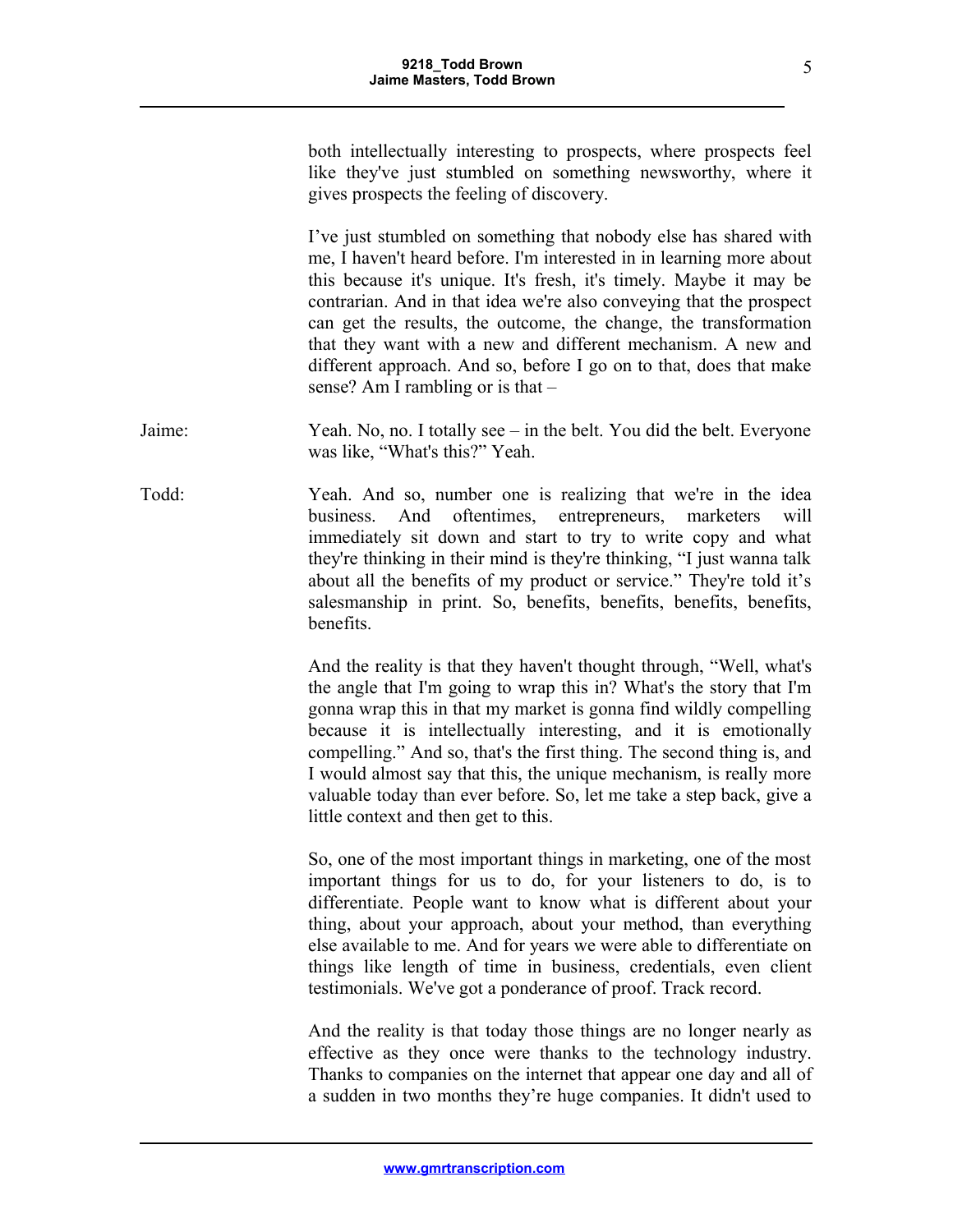be that way.

And so, today there are only two ways for an entrepreneur, for a company, for a marketer to effectively differentiate their product from everything else. Because what people really are asking at the heart of interacting with a marketing message is, "Why yours? Why should I choose yours?" So, "Why yours?" You're telling me that your product can deliver XYZ benefits. So are all those. They're also all saying very similar things to you.

So, there are only two ways to differentiate, two effective ways to differentiate today. The first way is with what's called the unique selling proposition. A USP. USP was first created or coined by an old-school direct response marketer, Rosser Reeves. And there's a lot of definitions for a USP, for a unique selling proposition, out there. I'll simplify it to this: When your product or service offers a unique benefit to your prospects that no other competing products or services offer, you have a USP.

But today, USPs offering a unique benefit, those are rare, and they're typically only found with disruptive products and services, like disruptive technologies. So, the example that I always give is when Uber first hit the scene. Well, they had a lot of unique selling propositions, like the fact that you could hail a ride from your phone, the fact that you didn't need cash, you could see when your ride would arrive, there were ratings. When you looked at yellow cabs, right, you didn't get any of those benefits with yellow cabs. You got that with Uber.

Of course, today we know, thanks to Lyft and other ride sharing companies those are no longer unique selling propositions because now they can be found all over. But the point is that a USP is one way to differentiate, but it's very rare and it's very uncommon. The reality is that for the majority of your folks listening they're not gonna be able to identify a USP. So, that brings us to the second way of differentiating. And the second way is a way that I just mentioned a few minutes ago. And that is with a unique mechanism.

So, every product or service has a mechanism. Mechanism just means how does the product or service work to deliver the result. So, if you've got a supplement that helps to bring down blood pressure, how does it work to bring down blood pressure? Is it the nutrients in there, the combination of nutrients? Is it the dosages? Is it the delivery vehicle in the pill or tablet, whatever it is? If you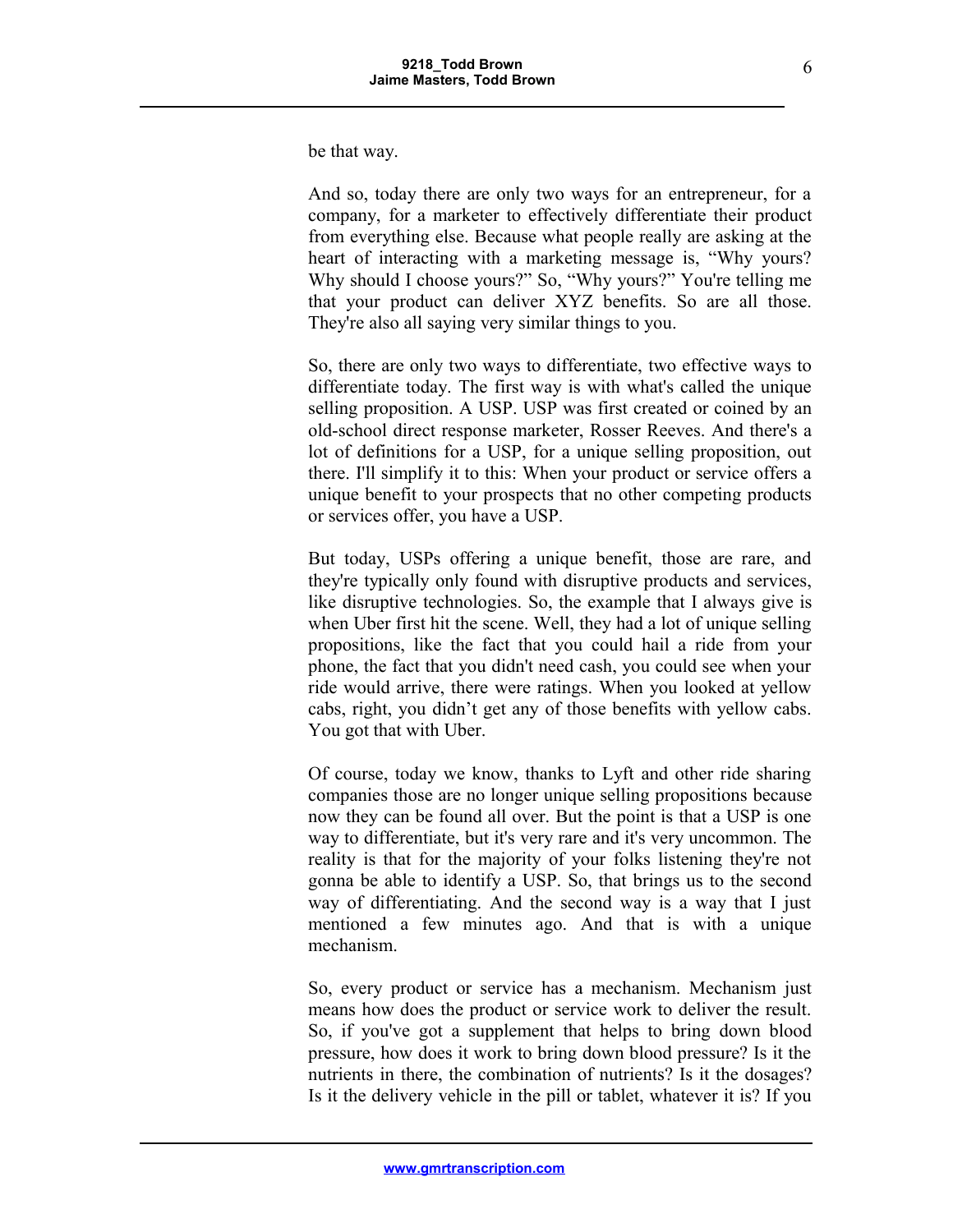have a software that you offer and that software helps people to get top Google rankings, well how does the software work? Is there an algorithm in there, a formula? And that algorithm does certain things that get you the top rankings?

And so, in every product or service there is a mechanism. What we are looking for is, and what we want to identify, and you can identify this, in the overwhelming majority of businesses we want to identify a unique mechanism. In other words, we wanna be able to say to the market to really boil this down, we wanna be able to say to the market, "I can get you XYZ results." In other words, right, "Here's a way, a different way for you to get XYZ result, XYZ outcome, XYZ transformation, for you to eliminate that paying point, for you to get more of what it is that you want."

Whatever it is that they want, we ultimately want to be able to say, "Here is a different way for you to get that result. Here's a way for you to get that that works differently from everything else that you've tried or heard about in the past. And this different way is superior to all the other ways for getting the result." And so, that is ultimately what we – we want to identify that. And the reality is that unless somebody is selling a pure commodity, like a glass of tap water, you can identify a unique mechanism.

Because it's really how does your product or service work to deliver the result? Why do you do things the way that you do them? Why do you do the steps that you do them? Why do you do them in the order that you're doing them? What would happen if we took them out a step? What would happen if we put in an extra unnecessary step? What would happen if we changed the order?

See, there's a reasoning behind why you do what you do. Well, once we've identified that unique mechanism, once we've actually identified that – and there's a process and whatnot to doing this, then we build our marketing campaigns, all of our marketing campaigns around introducing this unique mechanism and then educating prospects on not only what makes this mechanism different compared to everything else but what makes it superior. And I wanna point something out here. And I know I'm rambling, and so I'm gonna be quiet in one minute.

Jaime: I love it. Keep going.

Todd: And I want everybody to get this, I want everybody to understand the power of this. So, what we're not doing, what we don't do,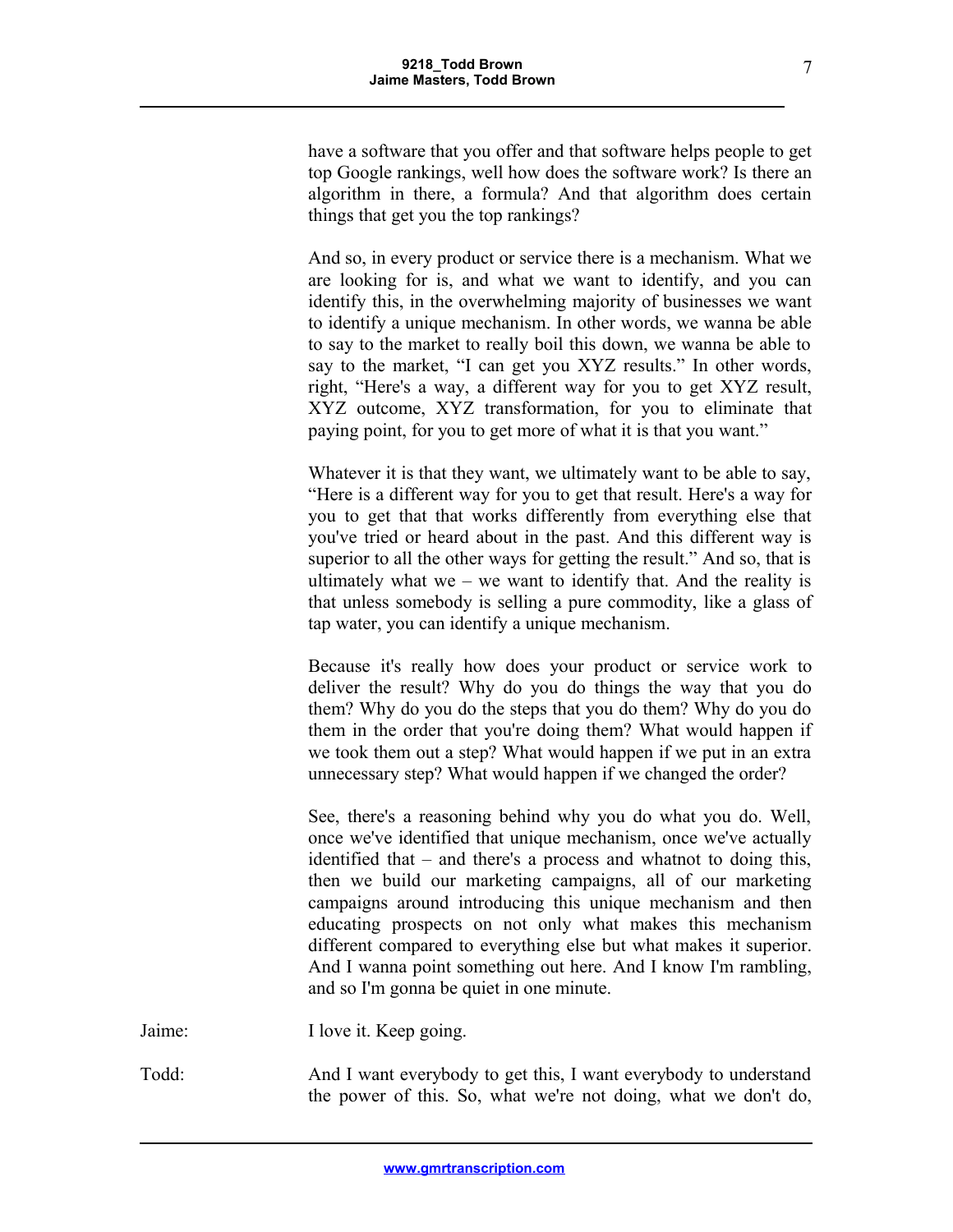which is very different – what we don't do, what we don't teach, which is very different from the majority, or what the majority are being taught to do, we're not pitching a product.

So, the unique mechanism and the product or service are not the same thing. The product or service contains the unique mechanism, the product or service is powered by the unique mechanism, but it's not the same. They're not one in the same thing. And that's an important point, because what we do is we go to the market and we say, "Here is a different and better way for you to get the result that you want. Here's what makes it different. Here's what makes it better. Here's how it works. Here's why it works."

And ultimately we're educating. So, their sales filter isn't up. We're not pitching a product, so we don't come of sleazy, slimy. Bait and switch. We're not salespeople. I'm not a salesperson. I'm a terrible salesperson. And so, we're educating on this mechanism. And ultimately what we're doing is we're leading the prospect to see that unique mechanism, our unique mechanism as the smartest move for what it is that they want, the wisest move, the right move, the best move for them to get the result that they want. And we're doing that through education.

And once we've led them to that point where they want the unique mechanism, where they're like, "I get it. I see it, Todd. I understand it. I recognize it. That's the way that I wanna go. I understand why that's the smart move." It's then and only then that we transition into the offer for them to get the product, which is how they can experience the unique mechanism. And the beauty is that once we've led your prospect to want the unique mechanism, we've created an "all roads lead to you" path, because they can't go anywhere else and get the unique mechanism. They can only get it from you.

So, you mentioned earlier Kurt. Kurt's Belt Method is a great example, because the Belt Method is his unique mechanism. He doesn't just talk about Facebook advertising, steps to Facebook, ways of tweaking your Facebook ads. When he talks about what it is that he does and why it works and why it's effective and when he shows case studies, he shows case studies of the Belt Method. And he explains why the Belt Method is the best approach, the smartest approach to paid traffic on Facebook.

And then only when you're convinced that, "Dang, I wanna use the Belt Method, this mechanism," does he then segue into the offer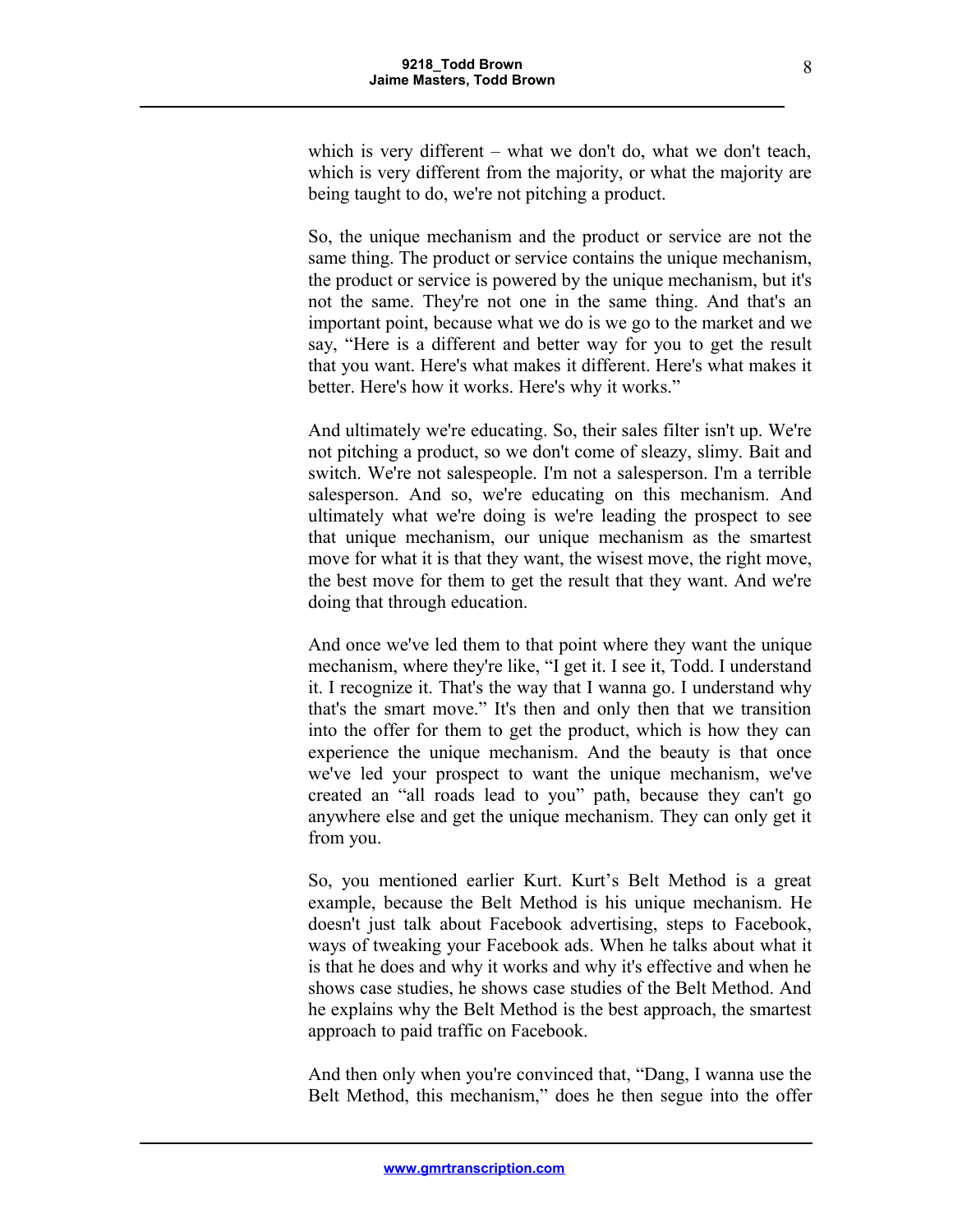for his training, his consulting, whatever it may be. And see how once you've bought into the Belt Method, you can't go anywhere else and get it? You're now in Kurt's world. He convinced you of this mechanism that he is the sole purveyor of.

And so, it's a beautiful thing because you're not using slick sales skills, you're not using hyperbolic copy or exaggerated claims. You're taking what it is that works behind your product, your service, you're educating the marketplace on it, you're leading them to understand what makes it different and superior. You're leading them to ultimately want it through education, through teaching. And then once they want that mechanism, you've got them. Done. Done deal.

Jaime: I saw Kurt do this to one of my retreats and I was watching in the back with everybody, right? And everybody was indoctrinated, and he didn't sell anything. And people were coming up to him going, "Yeah, how do I . . ." And he of course had a free Facebook group to just sort of, "Yeah. We have info. Come here." I mean, there was almost no sales pitch. And I know people signed up for his stuff, right?

> And I so appreciate you going crazy on this because when you don't have the foundation and you add all the crap on the house on top of it – that's why if your Facebook ads don't work, that's why all the things don't work. And they blame the platform and it's kind of – you kind of suck as a marketer is really what the –

Todd: Yeah. Amen, I mean what you said is something that I've preached or tried to preach because it pains me in in my heart for people that – it's kind of like when somebody says, "I tried direct mail, direct mail doesn't work for me." Or "I tried email, email doesn't work." Or "I put up a lead generation page and I couldn't generate any leads." And they blame the tactic, or they blame the strategy, or they blame the model.

> The reality is that it's like this – this is the closest analogy that I've been able to come up with. What most people are unfortunately learning, what most entrepreneurs, marketers are trying to learn and study, and unfortunately are learning and studying, is how to set up the pages of, let's say a marketing funnel and all the different kind of funnel models.

> It's the equivalent to me of wanting to become a best-selling author and learning about the different binding options, learning about the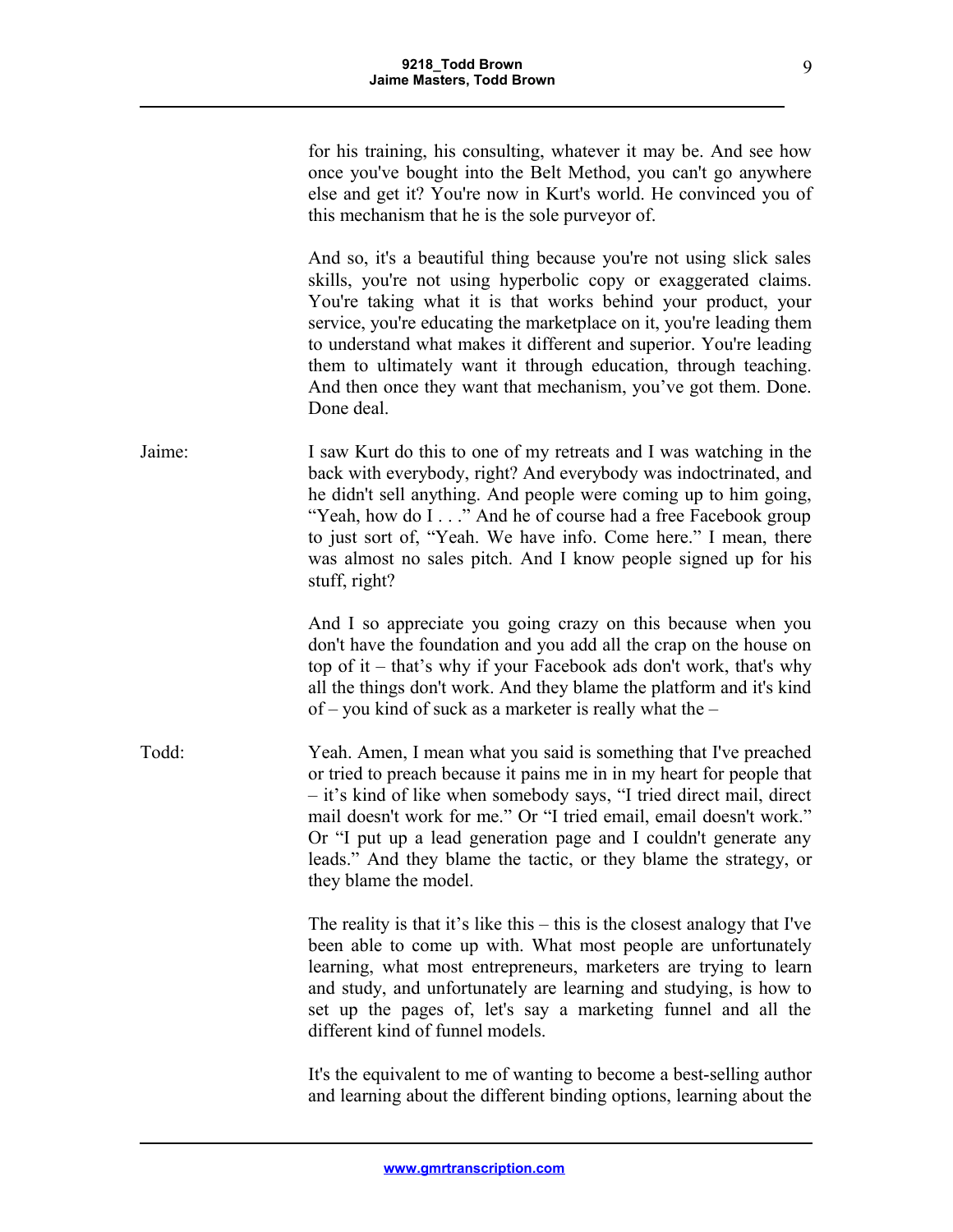cover, learning, "Okay, I need a preface. I need an epilogue. I need a table of contents. I need that six chapters." And never ever concerning yourself with learning, mastering the message in the book. The message in the book. Like having a hard hardcover, having a paperback, having 200 pages or 300 pages, having a great table of contents, or an epilogue.

None of those things are gonna turn it into a great book. It's a book that has impact, that moves people based on one thing, and that's the content. And that's the same thing with marketing. The reality is that a good marketing message can be delivered as a video, as a webinar, as a long form sales letter, as a direct mail piece. But a bad marketing message, an inadequate marketing message, one that doesn't differentiate, one that doesn't demonstrate what makes it superior. Changing it from a video sales letter to a webinar, ain't gonna fix it. Because it's not the delivery platform. It's not the medium, it's the message. Period.

Jaime: One hundred percent. Preach. Okay. And I see everything visual, so I always see it as funnel builders or whatever or like paint-bynumbers. So, they're just making the copies of the things and it kinda looks like – but you're not the artist. And so, the hard thing is though, even a lot of marketers that are kind of good don't consider themselves artists in this. You've spent many, many years refining this whole thing. You got to talk to the guy from Agora. Most people don't have a chance to have that level.

> So, if somebody were to test their mechanism, what would you try to tell them as like their initial tech? Because what's gonna happen is someone's gonna go, "Okay, great Todd. I'm sold. Now I'm gonna sit here with a blank piece of paper and start trying to figure out how the heck I get my mechanism or pull out what that is, and then I'm gonna hope that its good enough." You know what I mean?

Todd: Yeah. I mean, look. Let me say this and then I'll the answer question. I think I really had to become a student or became a student out of necessity because  $-$  I wasn't joking when I said  $-$  I'm a terrible salesperson. I'm not a good salesperson. I don't like to sell. I hate the high pressure. That's just not me. And so, I couldn't do it. I couldn't do it and I also I love teaching. I love educating and so, I was very fortunate to learn that some of the best and biggest direct response companies were using education-based marketing, but it wasn't education for education's sake.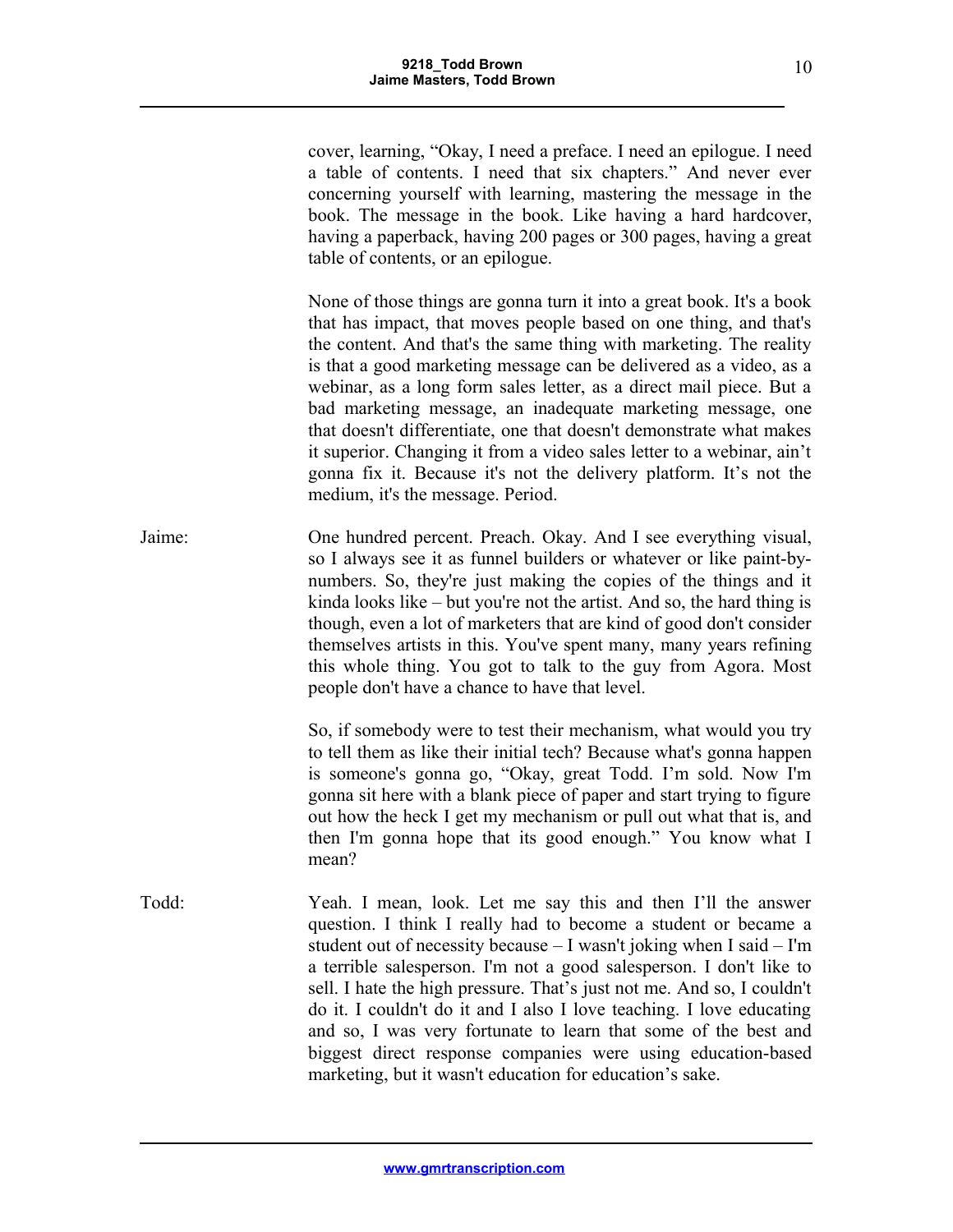They had this mechanism that was unique, and they were able to educate about that. And so, it was just out of necessity for me that I was able to kind of realize it. And I've spent the better part of my adult life mastering it. What I would say is, and if this doesn't help, you tell me, and we'll find another path that helps.

Jaime: Okay. I will. Believe me, I will.

Todd: But No. 1 is stop thinking like a marketer. Stop thinking marketing. Stop thinking advertising. Put that aside. The very first thing that I would tell folks to do is, No. 1, take out a pad and a pen and sit back and start by asking yourself questions. This is what we call interrogating your mechanism. This is how we learn about your mechanism. Identify it, understand it, and get the fodder that we need to build an effective marketing message.

> So, No. 1, sit back, pad, pen, and ask yourself, "Why does my product or service work?" No. 1, just why does it work? Why is it able to produce the result that I'm claiming it can produce? The change, the transformation, the outcome. Why does it work? What about it produces that result? And then I want you to answer the question "how does it work?" How does it produce that result? So, what happens? What are the steps? What's the formula? What's going on in the body, in the brain, in marketplace, on your lawn? Whatever it is that you market, sell? And how does it work to produce that result? Okay?

> And then I want you to ask yourself, "Why did I decide to do it that way?" If you put together a formula for a supplement, why that formula? If you are consultant, if you're a coach, if you're a therapist, if you're an advisor, if you put together a train, why that formula? Why did I put it together that way? Why in that order? Why in that order? What would happen if I changed the order? What would happen if I took a step out? What would happen if I took something that's not in here and I put it in here? What would change about the result? What would change about the way that it that it works?

> And once you've done that, as strange as this sounds, once you've kind of gone through that questioning, and you might have to dig because – the funny thing is that most entrepreneurs, marketers they take for granted what's in their product and why it works. They haven't spent the time thinking about it. Many for a very long time and some not at all. And so, here it's difficult to think about, "Why do I do it that way? Why do I do this first with clients or in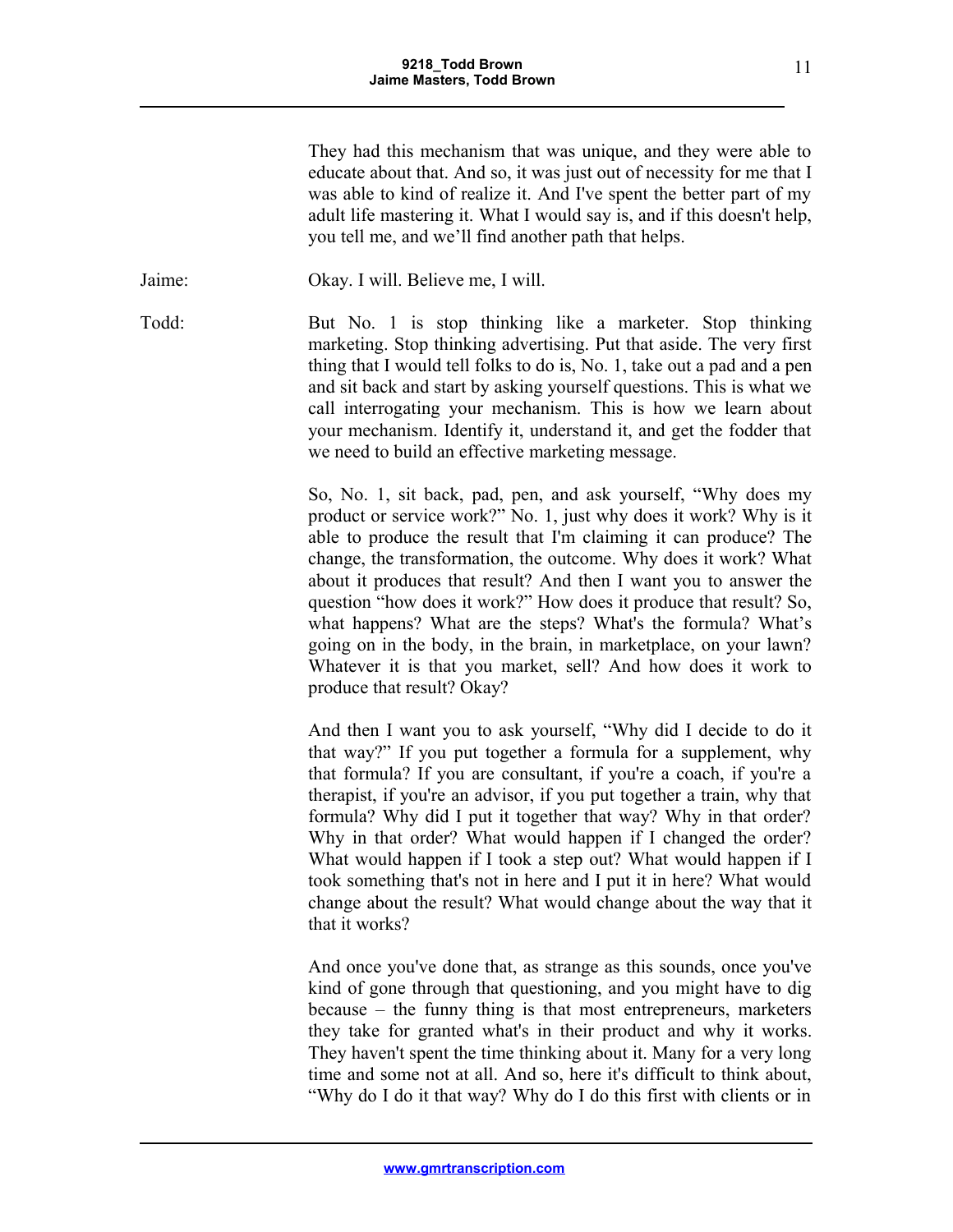the agency? What would happen if we didn't do that first? Why don't I do this step that most others do that we don't do? Why don't we do it? Well, what would happen if we did do it negatively?"

After you think through all of that, then what I want you to think about is, "What name could I give to this process?" And I don't want you to think benefit-driven, promotional, cool-sounding. I want you to throw all that out. I just want you to come up with a name that is congruent with what it is that you just uncovered. So, if this works because it taps into both sides of the brain, maybe it's dual-brain communication, or dual-hemisphere communication, something like that. It's congruent with  $-1$  just want you to name it. And I don't want you to name it something promotional. I don't want you to name it something cool. I don't want you to name it something –

Jaime: That's helpful. Yes. We get stuck there. Like it has to sound great. Yeah.

Todd: Let me tell you this, and this is funny and ironic. So, I spoke at an event a few weeks ago, which Kurt was at in the audience. And I said to everybody I was talking about this, the unique mechanism, and I said, "Look, as crazy as this sounds, the name of your unique mechanism is almost insignificant. The only rule that I have is that you do not want it to sound promotional or commercial. Save the whizbang, cool name with alliteration and benefit for your product, your service, your bundle, your offer, not the unique mechanism. You want the unique mechanism to sound credible, to sound scientific, to sound real, so that people . . ."

> We want something that sounds official. And so, the thing is that – don't get caught up in is this a good name. Make sure it's not a bad name. A bad name is one that is commercial, promotional, benefit driven. Corny. You want to imagine that this is a name that I could see eventually when I make this big, eventually I could see other speakers talking about this at the conference, writing about this in articles.

> And everybody's gotta realize – let me say this, everybody's gotta realize that everything that's been named, somebody named. So, you take I don't care what – all these names that we feel like Six Sigma and all these. Somebody named it that. Today it's just like, "Oh, that's a fish?" That's real. Somebody named it that. And so, you have every right and authority and credibility to name your mechanism after you've done that interrogation.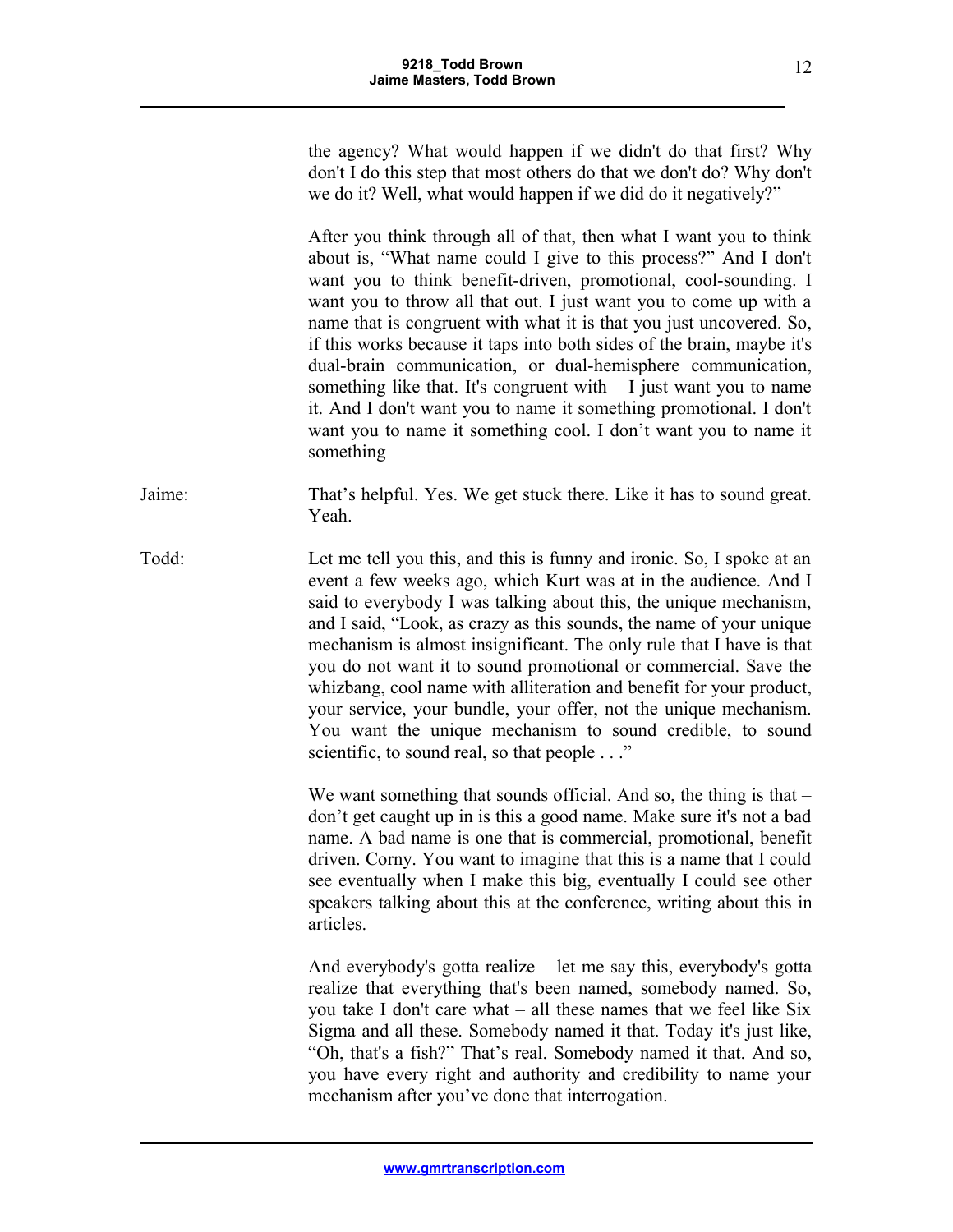|        | And so, then when you have that unique mechanism, then<br>ultimately go out and start to let people know that you've got a<br>different and superior way to get them the result that they want.<br>That different and superior way is called Dual Brain<br>Communication. Here's what makes it different. Here's what makes<br>it better. Here's why it works. Here's how it works. Here's what it'll<br>do for you. And let me tell you how you can implement this, learn<br>more. I put together an offer for you. Boom.                                                                                         |
|--------|--------------------------------------------------------------------------------------------------------------------------------------------------------------------------------------------------------------------------------------------------------------------------------------------------------------------------------------------------------------------------------------------------------------------------------------------------------------------------------------------------------------------------------------------------------------------------------------------------------------------|
| Jaime: | And one percent of the people that just heard that will actually take<br>a piece of paper and write any of those things down so anyone<br>listening, you be that person.                                                                                                                                                                                                                                                                                                                                                                                                                                           |
| Todd:  | Yeah. The other 99%, shame on you. You know what's so funny? I<br>wanna say this. I get to say this when I'm a guest, right? I get to be<br>the bad person. It's not that difficult. I was a terrible student. I<br>didn't read a full book cover-to-cover until I was like 22 or<br>something like that, which is crazy with the library behind me. I<br>legitimately did not read a book.                                                                                                                                                                                                                        |
|        | But here is the thing $-$ you continue to take one step in front of<br>another. Like you know what it is? People just overcomplicate it<br>and they throw in the towel too early. This is a learnable skill. This<br>is not a talent. I am by no means talented. I have no talents<br>whatsoever. None. I really truly do not. And this you can learn.<br>Over time you'll get better, you'll get more efficient, you'll get<br>more effective with this. And so, anybody and everybody on here<br>can do this if they're willing to learn it, implement it, and continue<br>to take one step in front of another. |
| Jaime: | So, what do you say, though, to second guessing or this wavering?<br>Because that's the thing. Is it good enough? I don't know. Do I put<br>it out? You know what I mean? There's all this that stops them<br>before they start anyway. What do you say to that?                                                                                                                                                                                                                                                                                                                                                   |
| Todd:  | Yeah. Pull the trigger. The beauty is that, without getting too deep,<br>the beauty of the type of marketing that we do, which is based on<br>direct response marketing, is that direct response marketing is all<br>metric driven. It's all data driven. And I look at six numbers. So, I<br>don't want to be careful that I'm not scaring anybody here. It's all<br>numbers driven. And so, meaning that it's not subjective, it's<br>objective. It's not based on my feeling.                                                                                                                                   |
|        |                                                                                                                                                                                                                                                                                                                                                                                                                                                                                                                                                                                                                    |

There've been times in the past, years ago where I thought I felt,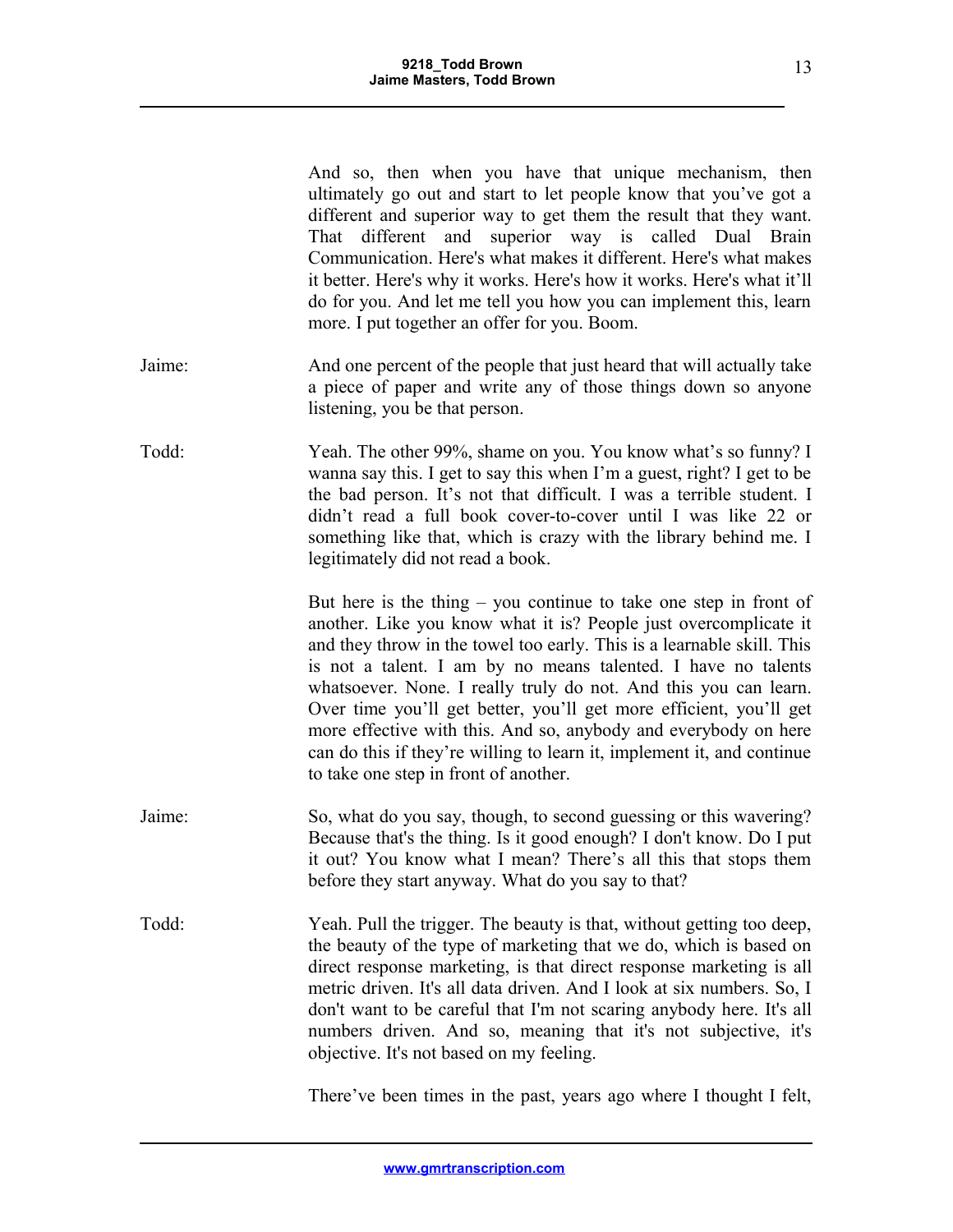"This campaign is gonna be a winner." And the numbers said differently. I don't care about how I feel, how my team feels, how my right-hand person, this marketer on our team. I don't care about their feelings, their gut, their opinions. What I care about is the numbers, and the numbers will tell you. And so, look, I would tell you, "Launch it, get it out."

The beauty also online, even with something – like you wanted to do Facebook advertising, maybe the Belt Method, is you can start small with a small budget. Let the numbers tell you. The data will very quickly tell you. The problem that so many marketers and entrepreneurs have when it comes to their marketing is that they never launch it, or they hesitate to launch it and then they make these tweaks.

They're endlessly tweaking, like endlessly tweaking, changing. But they're not changing things based on data. They're changing things based on opinion, and they have no way of knowing whether they're helping or hurting. And so, you wanna go from subjective decision-making with your marketing to objective as quickly as you can. In order to do that, you have to get it live. Once you get it live, we can just use the data, the metrics to tell us whether it's working, whether it's not. If it's not, what's not working. Where we need to optimize, enhance.

And so, you gotta stop making these decisions subjectively. The reality is you've got to recognize that you will likely always have doubts about whether it's gonna work or not. I've been doing this for 20 years, two decades, and there are times I release campaigns and I'm like, "I don't know what's gonna happen. I think it's gonna work." But all we've got is  $-1$  believe it's gonna work. But the beauty is we put it out and we let the data and metrics tell us.

One other thing, and this for some people might not be motivating, but it really should be – that is this: Lots of campaigns will not work out of the gate. That's okay. That's normal. That's part of the business. That's typical. I'm telling you, for all of you, I've worked with the best of the best. Some of the best marketers, the best entrepreneurs on the planet come to me when they need help with their own marketing campaigns, and I can assure you that the overwhelming majority do not hit home runs with every campaign. Most of the campaigns don't work out of the gate.

And so, that iteration and optimization is part of the game. It's normal, it's commonplace. Be okay with it. Set the right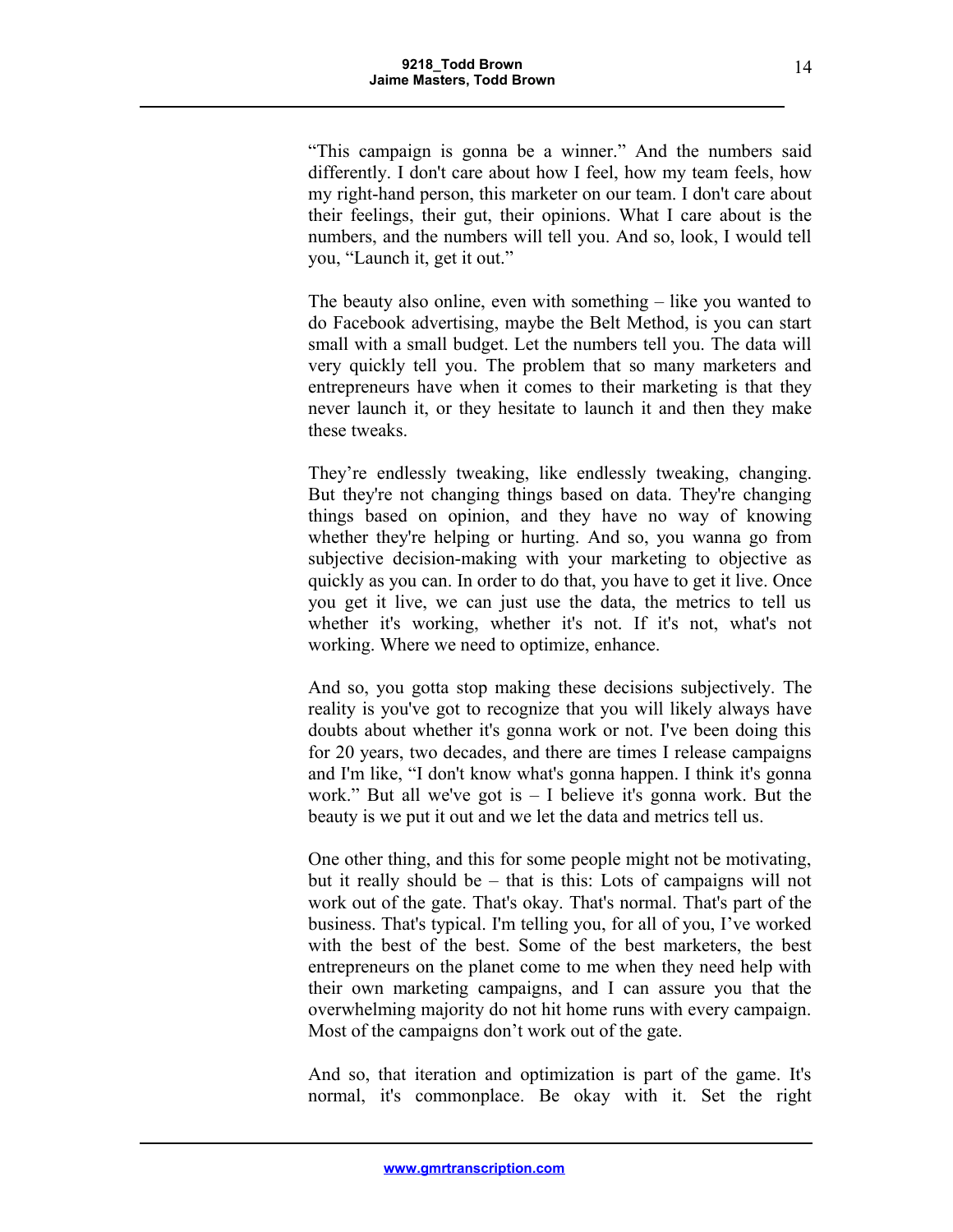expectations but pull the trigger so we can start to get data, metrics, and use that data and metrics to make our decisions.

- Jaime: Okay. Yeah. So, you say all the same things I do. I absolutely love you already. So, what are the six metrics though? Because that's I wanna know six. Because everybody gets overwhelmed with all the things. What are your six?
- Todd: Oh wow. You're really putting me okay. So, this is where, and I don't wanna scare folks so –
- Jaime: A lot of people get it. Keep going.
- Todd: Yeah. So, there are really two categories of metrics, and this could be a whole conversation in and of itself. But there are two categories of metrics that I look at specific to our marketing campaigns. There are economic performance indicators and then there are marketing performance indicators.

The economic performance indicators, which I'll give you in just a second, are the number that I always look at. They're the ones that determine whether a campaign is viable or not, meaning whether we're gonna continue to run it, we're gonna scale traffic, we're gonna get more buyers from it, and so on. Those metrics include, No. 1, average order value. The average amount of money that a new buyer spends with you the day that they become a buyer.

So, if you sell one product, that's all you sell, and it sells for \$100, your average order value is gonna be \$100. Every time a person becomes a buyer, if you're only selling one thing in that campaign, that one thing, \$100, that's the average order value. If you offer an upsell of \$200 and let's just say 50% of the people take advantage of that upsell, that means that that upsell, if you price it at \$200, that means that that upsell is worth \$100 a buyer to you.

So, every time you get a buyer, that's worth \$100 to you, plus the hundred of the main offer. That means you have an average order value of \$200. Some people spend \$300. Some people spend \$100. But your average order value is \$200. That is the value side of the equation under economic performance numbers.

The other side, of course, is our cost per acquisition. And so, some people refer to it as customer acquisition costs. How much does it cost you to acquire a single buyer? So, if we spend \$1,000 on Facebook ads and we get ten new buyers from that – well, we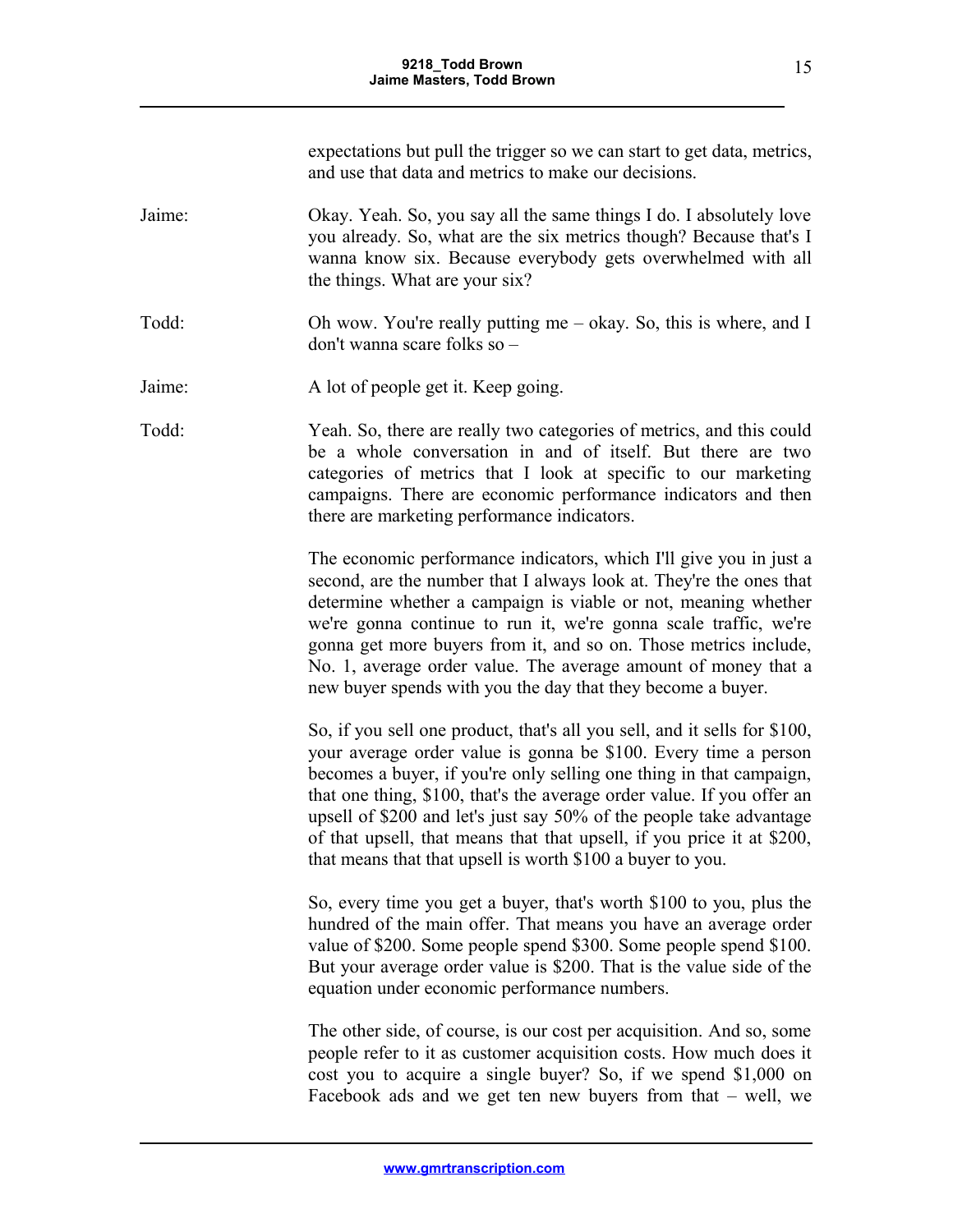spent \$1,000 divided by the ten buyers tells us that we have a cost per acquisition of \$100. It cost us \$100 per buyer to acquire them. So, we've got a cost of \$100. If we go back to that \$200 AOV, it costs us \$100 every time we invest. We invest \$100, we make back \$200. And we deal with averages.

So, if every time we spent \$100 to acquire a buyer we made back \$200, I don't need to look at any other metrics. I don't need to look at any other campaign. In essence, you're turning \$1 into \$2. The reality is, for what it's worth, going down a different track for one second, but if we were investing \$100, if we had \$100 cost per acquisition and we had \$100 AOV, so we spend \$100 to get a buyer, every buyer spends \$100, that's what we call breakeven.

I would do that all day every day. Because you're acquiring the most valuable asset in your business for free. If your bank account is no less today than it was two days ago except now you have the single most valuable asset in your business, which is a buyer that you can then go on and sell more and more stuff to on the back end.

The third economic performance number that we use, and I'm only gonna talk on the surface about this because this is really for more advanced folks, is lifetime value. Or really the way we look at it is like one-month value, three-month value, six-month value. What is the average buyer worth to you one month after they become a buyer? What is the average buyer worth to you three months after they become a buyer? What is the average buyer worth to you six months after they become a buyer?

The beauty again, with direct response over time as your business grows and matures is those numbers become repeatable and reliable. And so, what that allows us to do is that number allows us to operate more like an investor where we're investing in the acquisition of assets, we're investing in the acquisition of customers, those customers have a cost, and those customers have a value today and a future value.

So, maybe we might say we have an average order value the day that they become a buyer of \$100, or let's go back to the \$200 to not confuse people. And then let's say we have a six-month value of \$800. So, they're worth \$200 to us on day zero, the day that they become a buyer. They're worth \$800 six months later. Well, maybe now we're willing to have a cost per acquisition of \$150. Because we're invested and we know that even though we'll go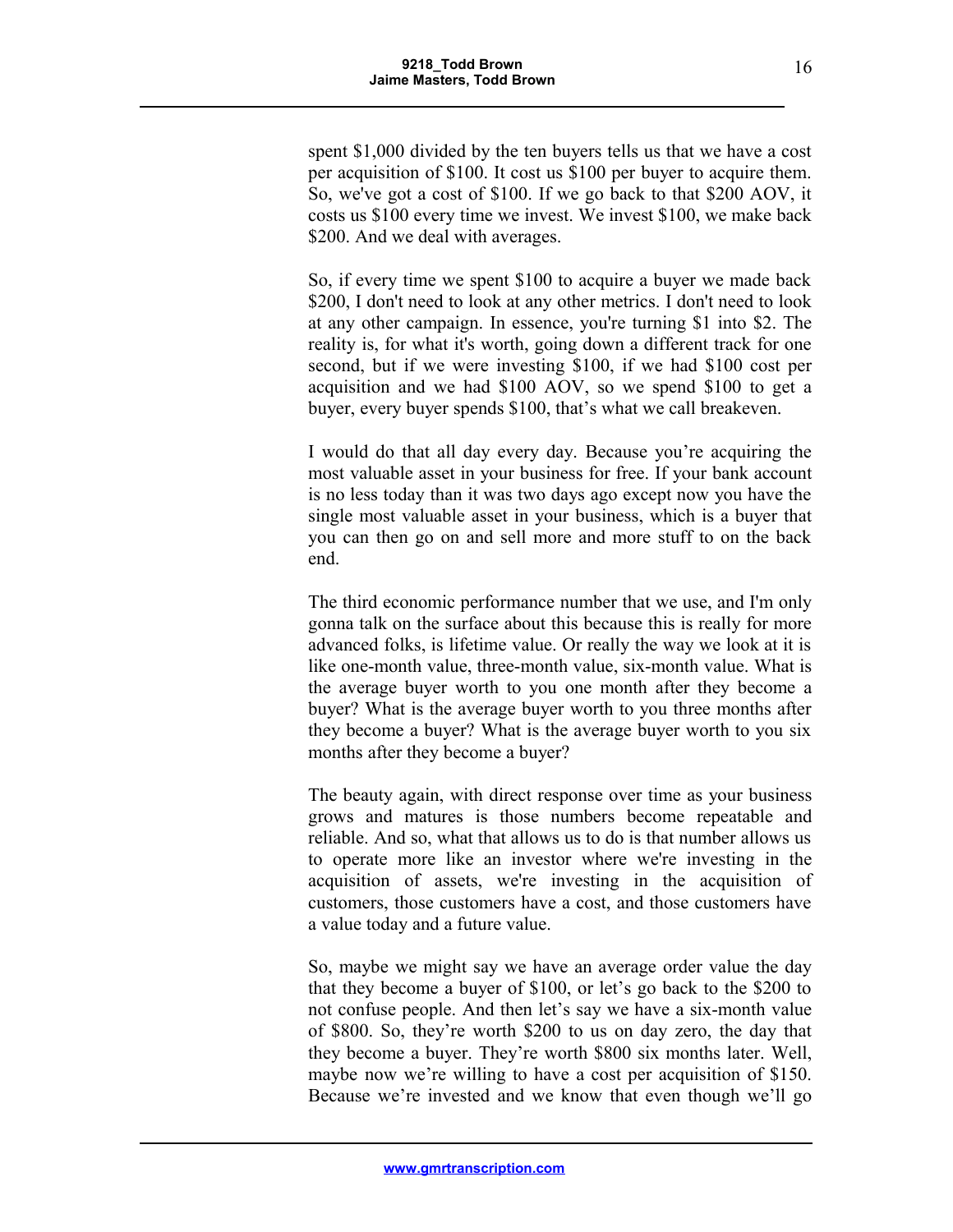negative when we acquire the buyer, in several months were gonna be at breakeven and profitable and all that. So, that –

Jaime: I'm just gonna stop you real quick because I love what you just – because everybody says lifetime value. "Oh, I don't know because it hasn't been a lifetime yet." The name of the name is just totally messed up. But you just broke down for six months. Everyone can do that. Everyone can get a gist of how much it's gonna be. So, thank you for breaking it down that way because I think people get scared of it.

Todd: Yeah. Yeah. Well said. And I think the healthiest way to look at it is what's the average buyer worth to you 30 days later and 60 days later. You don't even need to worry about six months, especially early like – first of all, early on during kinda start up and growth phase, folks shouldn't even be worried about lifetime value, onemonth, two-month, three-month. They should just be looking at  $-1$ would tell them operate at breakeven or better.

> If you can acquire a buyer at breakeven, you spend \$100, you make back, and you spend \$100, you make back \$100. It's amazing. You are acquiring buyers for free. Like geez Louise, all you gotta do is market and sell to them a second time and that's all found money at that point. And so, that is the economic side.

> And then on the performance side, which we can spend far less time on, the marketing performance side, we've got your typical metrics. The marketing performance side is about how is the different pieces and parts of a campaign working and performing. So, if you use an opt-in page, you got opt-in rate, you got sales conversion rate, you got order form completion rate, and you've got upsell take rate.

> Those metrics, though, here's the thing, and it's important for folks to understand – those numbers, those metrics, are just used to understand how the different pieces of a campaign are performing so that you can fix or identify the constraint in a campaign if the economic performance indicators are off. If the economic numbers are off, like our cost per acquisition is sky high, we then ask, "Why?" In order to identify, "Why?" you need to look at marketing performance numbers.

> Those numbers will include the numbers that I just rattled off and sometimes if you're doing paid advertising they'll include like what's our click-through rate, what does it cost us to get a visitor,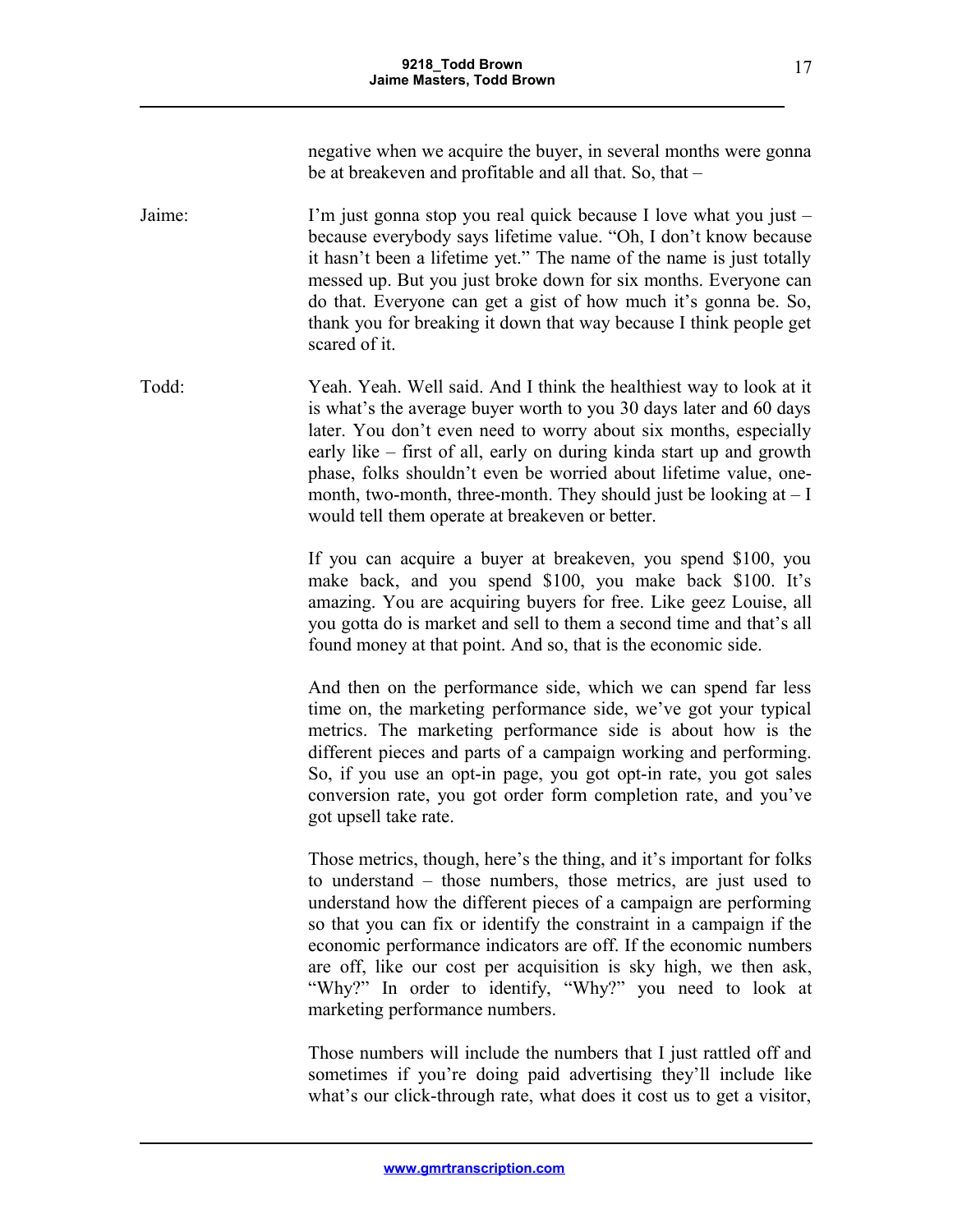| and then what's our opt-in rate, what's it cost us to get a lead, all |  |  |  |  |
|-----------------------------------------------------------------------|--|--|--|--|
| that kind of stuff. And so, here's the thing though – those           |  |  |  |  |
| marketing performance numbers, opt-in rate, sales conversion rate,    |  |  |  |  |
| they do not determine the viability of a marketing campaign.          |  |  |  |  |

You could have a 10% sales conversion rate and be losing money like crazy. You also could have a half a percent sales conversion rate and be making money, profiting on the front end every time you acquire a buyer. And so, we don't use those numbers to determine the viability. We use the economic numbers. At the end of the day, you can't deposit sales conversion rate, right?

- Jaime: It's a good way to put it. Good way to put it. I have a 90% conversion rate, but it does squat, but it's totally worth it. Yeah.
- Todd: I had a client once who came in, this is years ago, who came in, a student, wanted to learn and deploy the E5 method and he said, "Todd, the only thing that I won't change is the opt-in page." He was using this opt-in page. And I said, "Why?" And he said, "Because the opt-in page is getting something like a 55% opt-in rate from cold traffic." And I said, "Wow. That's really good." And I said to him, "How many sales has that 55% opt-in rate produced for you?" And he said, "None." And I said, "So, are you telling me that if I could get you a ton of sales every day, but it would mean that your opt-in rate would drop down to 40%, that's a no-go?"

You have to – what are we in the business to do? We're not in the business of generating the highest opt-in rate we can. We're in the business of ROI. We're investors. We're investing in assets. I want my return on the investment in that asset to be what I need it to be. Period. And so, if I have a campaign that – let's say I have a campaign that is breakeven, for example, \$100 cost per acquisition, \$100 average order value, I don't care about the marketing performance metrics. I don't care what the conversion rate is. I don't care any – none of those things will change the fact that that campaign is viable and bringing us new buyers for free every day.

Jaime: So, how often do you tweak? So, let's say for example you do have that. It's an ATM machine. You put in \$1, you get out \$2. Do you even bother with tweaking anything on the conversion? You just back away slowly?

Todd: Yeah. I don't wanna touch it.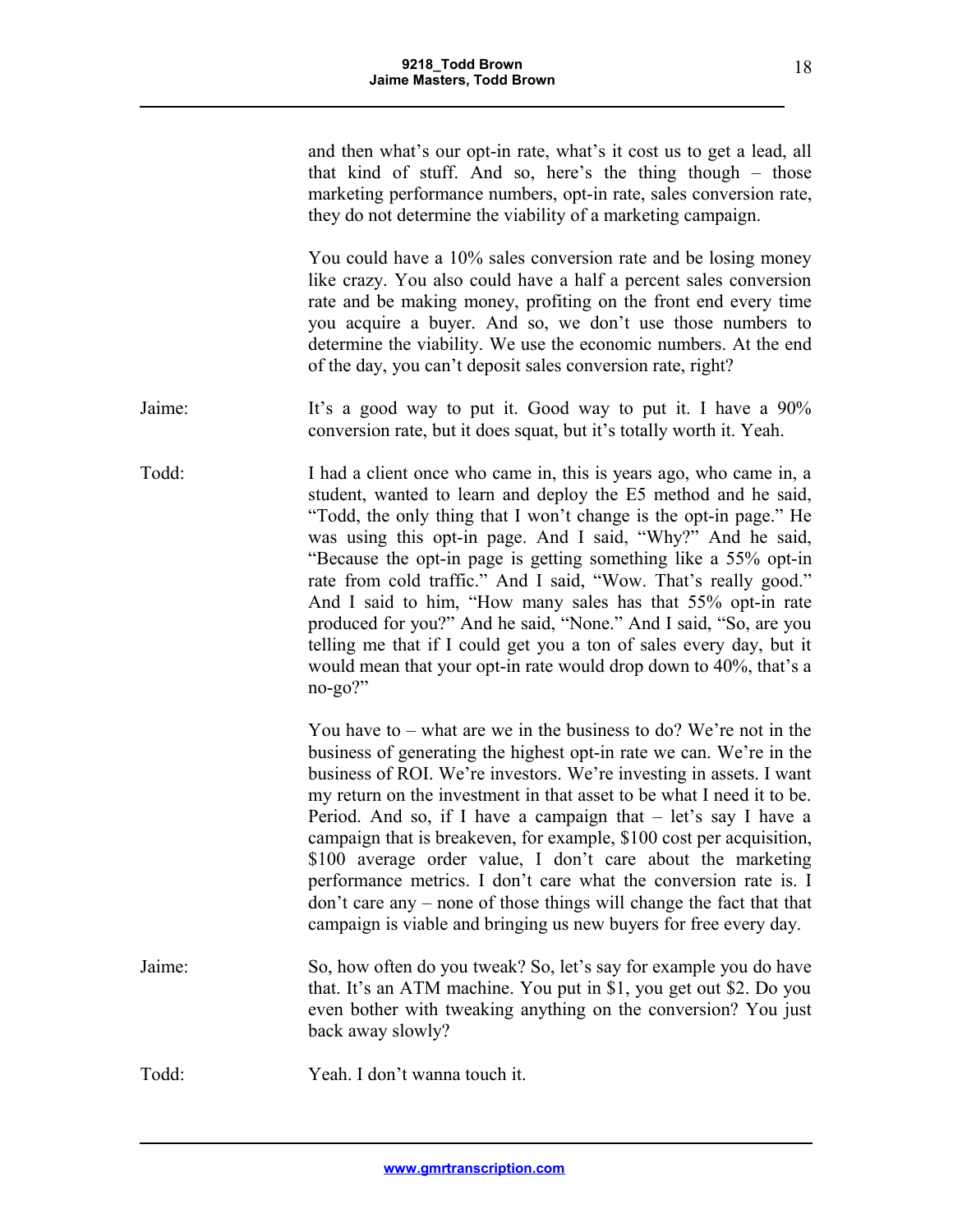| Jaime: | Put more money $-$                                                                                                                                                                                                                                                                                                                                                                                                                                                                                                                                                                                                                                                    |
|--------|-----------------------------------------------------------------------------------------------------------------------------------------------------------------------------------------------------------------------------------------------------------------------------------------------------------------------------------------------------------------------------------------------------------------------------------------------------------------------------------------------------------------------------------------------------------------------------------------------------------------------------------------------------------------------|
| Todd:  | Listen, I tell my team, when we've got something that's working<br>extraordinarily well, I'm like, "Listen, don't change it, don't even<br>log into the thing. Don't do anything. Don't do anything. Don't<br>even look at it." Why? When it is within our KPI, our key<br>performance indicator, and let's say for us that is breakeven.                                                                                                                                                                                                                                                                                                                             |
|        | And look, in the spirit of transparency, we have a lot of campaigns<br>we're willing to go negative. So, we're willing to go out of pocket<br>somewhere between \$20 and \$30 for every buyer that we get. But<br>let's say we have campaign that's somewhere between that and<br>breakeven, so it's within KPI. Done. Done. We're not in the<br>business of endlessly toying with these campaigns. We're in the<br>business of getting them within the KPI because of the ROI that we<br>want.                                                                                                                                                                       |
| Jaime: | What about longevity of them, though? Because eventually after a<br>while you kinda do have to tweak it, right?                                                                                                                                                                                                                                                                                                                                                                                                                                                                                                                                                       |
| Todd:  | Correct. So, when it drops out of KPI, that's when we'll go in there<br>and tweak it.                                                                                                                                                                                                                                                                                                                                                                                                                                                                                                                                                                                 |
| Jaime: | Yeah. Not rocket science, people.                                                                                                                                                                                                                                                                                                                                                                                                                                                                                                                                                                                                                                     |
| Todd:  | And sometimes I will. In the spirit of transparency, sometimes<br>there are campaigns that when they drop out of KPI, they could<br>drop out of KPI for a variety of reasons. Sometimes the idea<br>behind the campaign is just no longer a fresh, interesting, new idea.<br>It's been knocked off. Like our competitors came along and copied<br>it and now it's old news to the marketplace. That requires a much<br>bigger tweak than another issue, let's say. Sometimes you gotta<br>scrap the campaign after six months or seven months or whatever<br>it may be. But I think, I wouldn't even, for the majority of folks, I<br>wouldn't even worry about that. |
| Jaime: | They haven't even gotten there yet. Yeah.                                                                                                                                                                                                                                                                                                                                                                                                                                                                                                                                                                                                                             |
| Todd:  | They get their first campaign rocking and rolling and their whole<br>life is gonna change because they're finally gonna see – like I saw<br>many, many moons ago, if you can generate one new sale you can<br>generate ten, and you can generate ten you can generate 100, and<br>you can generate 100 the sky's the limit to what it is that you can<br>do. And the opportunity is there. So, focus on the first step and<br>don't worry about that bridge. We'll cross it when we come to it.                                                                                                                                                                       |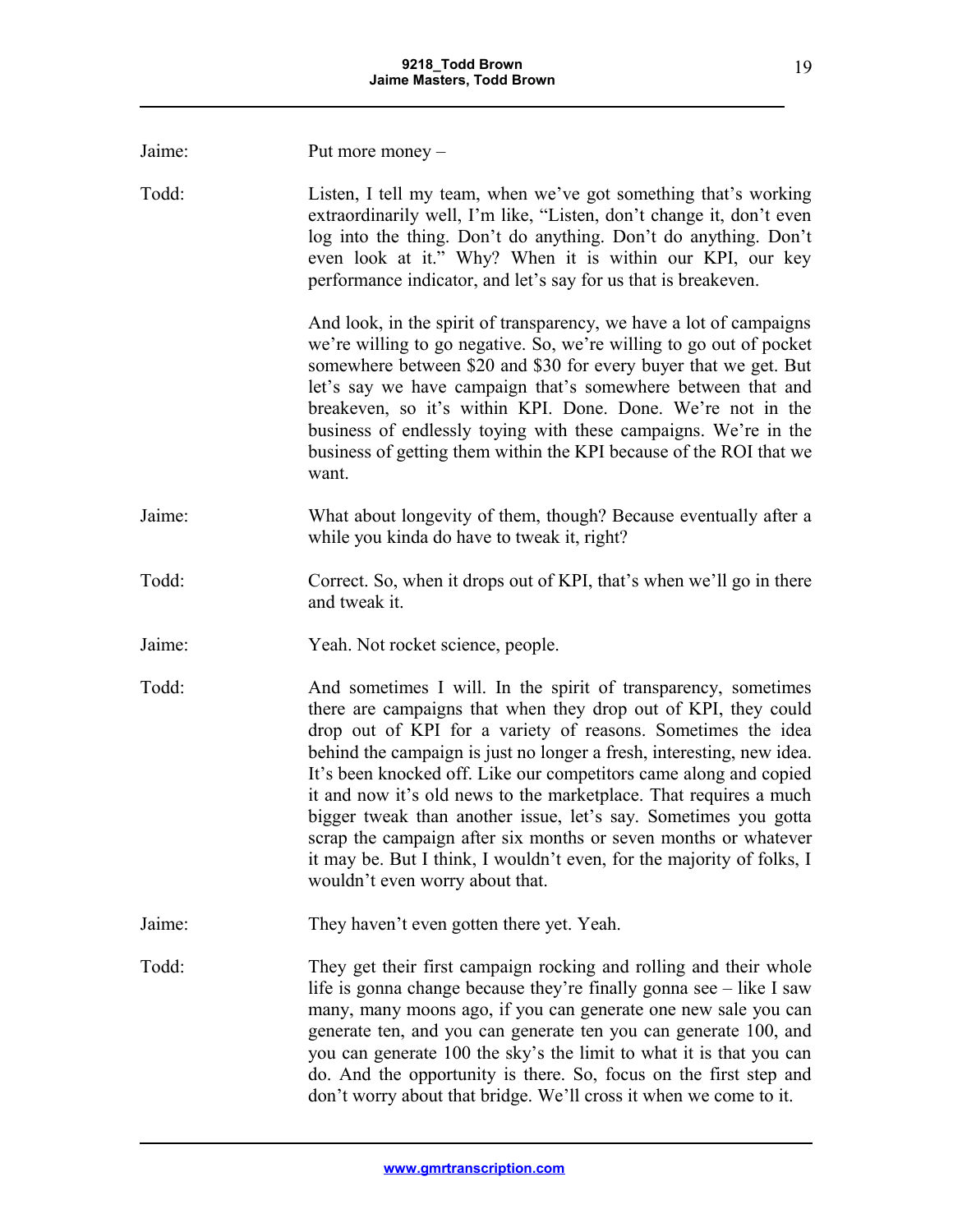| Jaime: | Well, I appreciate that we're not selling them, "And then you get<br>100 sales right away!" You know what I mean? You said on one of<br>your website videos, it just takes some hard work. But it's not<br>rocket science and as long as you keep moving forward, and don't<br>screw things up too, too much, you can at least make a lot more<br>progress than you are now not doing anything.                                                                                                                                                                                                                                                                                                                                                                       |
|--------|-----------------------------------------------------------------------------------------------------------------------------------------------------------------------------------------------------------------------------------------------------------------------------------------------------------------------------------------------------------------------------------------------------------------------------------------------------------------------------------------------------------------------------------------------------------------------------------------------------------------------------------------------------------------------------------------------------------------------------------------------------------------------|
| Todd:  | Yeah. I mean, look, I always say to folks, "Look, if there was a<br>magic button, I wouldn't be here right now. I'd be pushing the<br>magic button."                                                                                                                                                                                                                                                                                                                                                                                                                                                                                                                                                                                                                  |
| Jaime: | Cha-ching. Cha-ching. Yeah.                                                                                                                                                                                                                                                                                                                                                                                                                                                                                                                                                                                                                                                                                                                                           |
| Todd:  | Right? And I wish there was. I'm like everybody else. I wish there<br>was. Look, you've gotta recognize without going off on this crazy<br>tangent that a single good properly designed, like we've talked<br>about today, marketing campaign can truly change your life. But I<br>always say, "It only takes one" The whole "one funnel away."<br>Like my buddy, one funnel. I do believe that people are only one<br>funnel away. That's not to say that it's your next funnel, and that's<br>not to say that it's not gonna take iterations and optimization and<br>work. It is. It is. That's the nature of the beast.<br>But if you're willing to do that, my gosh. We're talking about your<br>life here. And so when people ask me, "How do you $-$ any advice |
|        | to get motivated?" I'm like, "No." Because you're either motivated<br>by the outcome or you're not. If you're not jacked up and excited<br>about the idea of having your own business where sales are coming<br>in every single day like clockwork and you're changing lives and<br>impacting people, there ain't nothing that I can say to you that's<br>gonna change that.                                                                                                                                                                                                                                                                                                                                                                                          |
| Jaime: | Preach. All right. So, I know we have to start wrapping up because,<br>oh my goodness, I could talk to you all day. And of course, we<br>already said we're gonna have you back on so there's that, too.<br>We're gonna do a part two. But for the last question, what is one<br>action listeners can take this week to help move them forward<br>towards their goal of a million?                                                                                                                                                                                                                                                                                                                                                                                    |
| Todd:  | I'm gonna go back to $-$ I'm gonna cheat and I'm gonna go back to,<br>I'm gonna say, please, please, please take that time, set aside time,<br>put forty minutes on your calendar at some point over the next<br>week to sit down with that pad and pen and I want you to<br>interrogate your method, your approach, your system, your                                                                                                                                                                                                                                                                                                                                                                                                                                |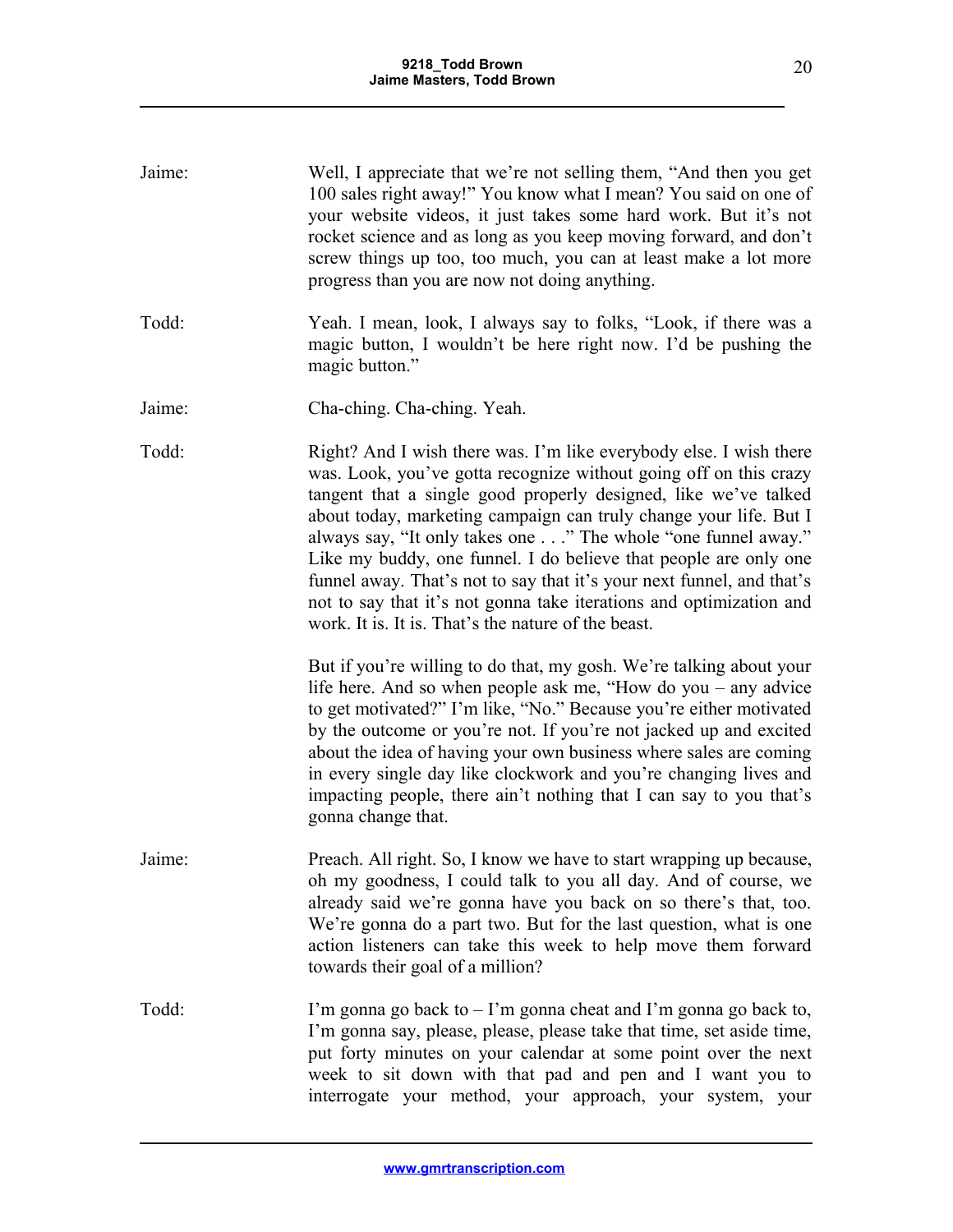formula, your process, whatever you wanna call it, to identify your unique mechanism.

And then name it. Don't overthink it. Don't go promotional. Name it. And if you do that one step I think that you'll have a little bit more fire in the belly to take that mechanism to the world. And so, if you could do that I would be so proud of each and every one of you.

- Jaime: Foundational things might be unsexy on the outset but they freaking make money. So, you should totally do it.
- Todd: Well said. Well said.
- Jaime: Thank you so much for coming on the show today, Todd. Tell us where we can find more about you.
- Todd: So, you could go to toddbrown, T-O-D-D-B-R-O-W-N.me. I believe that if they go to E5 bundle, so that's the letter E, the numeral 5, bundle, B-U-N-D-L-E.com. I think the team has my book there with some other bonus goodies. I think folks just have to cover shipping or something like that, \$10, \$15, something like that. Well worth it if you wanna learn more about the E5 Method. And on social, Instagram, @toddbrown I think it is on Instagram. And that's all.
- Jaime: I love it. And on Facebook there's like a bazillion people tagging you on all the mentor. You're amazing, blah, blah, blah. So, if anyone wants to read any of that stuff, even though customer testimonials aren't worth anything.
- Todd: It's all nonsense. It's all crazy. It's all nuts. It's crazy. You know what? I'll tell you  $-$  I'll leave folks with this. I'm a regular dude from New Jersey who was a terrible student, total goofball. I'm so thankful that the only thing I can do fairly well is marketing because I can't do anything else. And so, you just gotta keep putting one foot in front of the other. You can do this. There's no question. You don't need talent. You don't need any special connections. You don't need a whole bunch of money. I started with \$800. You can do it. You just gotta keep going. Commit to it and you can make it happen.
- Jaime: Awesome. And thank goodness for the internet. Thanks so much, Todd. I hope you have an absolute amazing day.